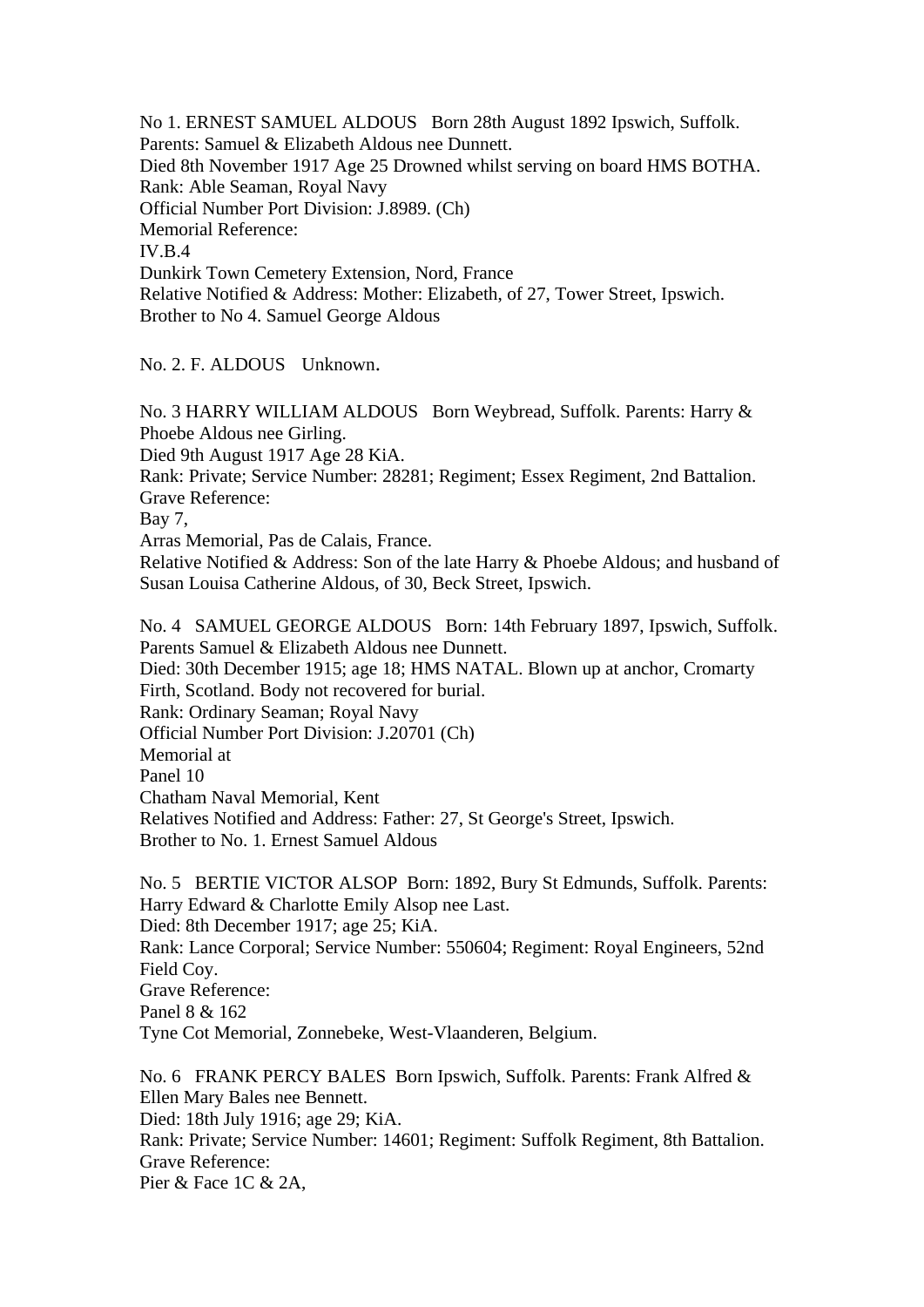Thiepval Memorial, Somme, France. Relatives Notified and Address: Son of Frank Alfred and Ellen Mary Bales, of 812, Woodbridge Road, Ipswich. Brother to No. 7 Stanley Alfred Bales

No. 7. STANLEY ALFRED BALES Born: 16th May 1893, Ipswich, Suffolk. Parnets: Frank Alfred & Ellen Mary Bales nee Bennett.

Died: 31st July 1917; age 24; KiA. Location of unit at time of casualty: Poperinghe. Enlistment Location & Date: Grenfell Sask, Saskatchewan; 22nd December 1914, a Farm Hand.

Rank: Corporal; Service Number: 115335; Regiment: Canadian Railway Troops, 9th Battalion.

Grave Reference:

Panel 32

Ypres (Menin Gate) Memorial, Leper, West-Vlaanderen, Belgium.

Relatives Notified and Address: Son of Captain F. A. Bales, V.D., and Ellen Mary Bales, of "Auckland House," Woodbridge Road, Ipswich. Brother to No. 6. Frank Percy Bales

No. 8. FRANCIS JOHN BARHAM Born: Raniket, India. Parents: William & Ellen Barham nee White.

Died: 28th September 1916; age 29; Death Location: Mesopotamia.

Rank: Corporal; Service Number: 6067; Regiment: Norfolk Regiment, 2nd Battalion. Grave Reference:

XXI.P.15

Baghdad (North Gate) War Cemetery, Iraq.

No. 9. CHARLES HENRY BRERETON Born: Ipswich, Suffolk. Parents: Charles Thomas & Maria Elizabeth Brereton nee Welham.

Died: 16th April 1918; age 19; KiA.

Rank: Private; Service Number: 260353; Regiment: The King's (Liverpool Regiment) 1st Battalion.

Formerly 3865, London Regiment.

Grave Reference:

VIII. R. 29.

Cabaret-Rouge British Cemetery, Souchez, Pas de Calais, France.

Relatives Notified and Address: Son of Charles Thomas and Maria Elizabeth Brereton, of 39, Norfolk Road, Ipswich.

No. 10. W. BLOOMFIELD unknown

No. 11. HENRY LEWIS BONE Born 1897 Liverpool, Lancashire. Parents: Henry William & Elizabeth Bone nee Smith. Died: 20th November 1917; age 20; KiA. Enlistment Location: Ipswich. Rank: Private; Service Number: G/18758; Regiment: Buffs (East Kent Regiment). Grave Reference: Panel 3 Cambrai Memorial, Louverval, Nord, France.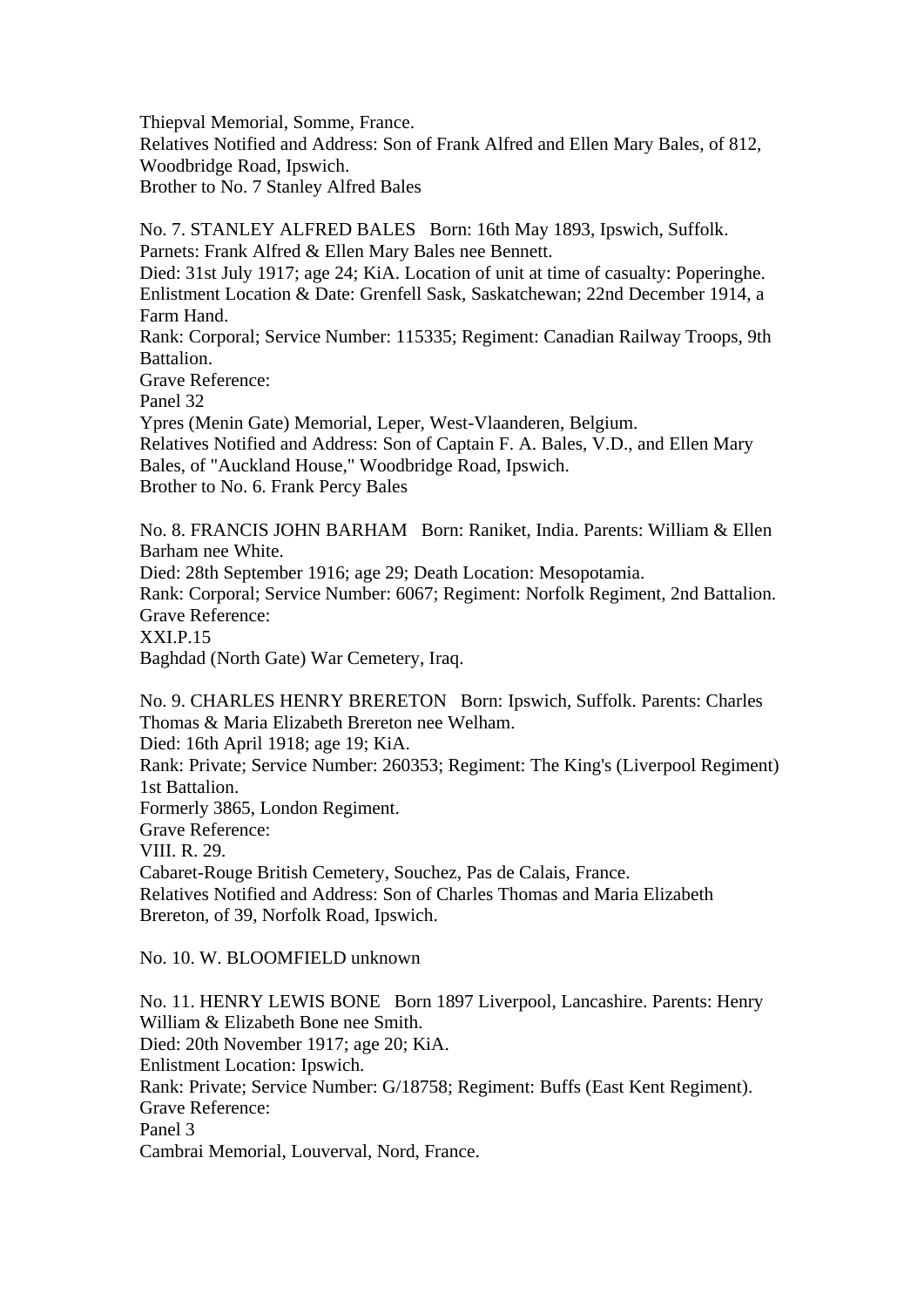No. 12. ERNEST GEORGE BREWSTER Born: Christchurch, London, Middlesex. Parents: Walter Henry & Jane Brewster nee Morphy

Died: 18th May 1915; age 30; Died of Wounds, General Hospital, Versailles. Wounded in Action on the 14th May 1915.

Rank: Corporal; Service Number: 12599; Regiment: Royal Engineers, 1st Field Squadron.

Grave Reference:

3. 23.

Les Gonards Cemetery, Versailles, Yvelines, France.

Relatives Notified and Address: Walter Brewster, 177, Cemetery Road, Ipswich. Brother to No's 13 & 14 Harry Edmond Brewster & Harold Frederick Brewster.

No. 13. HARRY EDMOND BREWSTER Born: Ipswich, Suffolk. Parents: Walter Henry & Jane Brewster nee Morphy.

Died: 22nd February 1915; age 23; KiA

Rank: Private; Service Number: G/5359; Regiment: Duke of Cambridge's Own (Middlesex Regiment) 2nd Battalion.

Grave Reference:

I. C. 6.

Rue-Du-Bacquerot No 1 Military Cemetery, Lavertie, Pas de Calais, France. Brother to No's 12 & 14 Ernest George Brewster & Harold Frederick Brewster.

No. 14. HAROLD FREDERICK BREWSTER Born: Ipswich, Suffolk. Parents Walter Henry & Jane Brewster nee Morphy.

Died: 29th September 1917; age 24; KiA.

Rank: Gunner; Service Number: 622273; Regiment: Royal Horse Artillery and Royal Field Artillery, Battalion: Territorial Force.

Grave Reference:

XII. G. 8.

Vlamertinghe New Military Cemetery, Leper, West-Vlaanderen, Belgium. Brother to No's 12 & 13 Ernest George Brewster & Harry Edmond Brewster.

No. 15. ERIC LANDON BROWN Born: Ipswich, Suffolk. Parents: Edgar Jermyn & Annie Josephine Brown nee Loverly.

Died: 18th August 1915; age 26; KiA.

Rank: Captain; Regiment: Household Cavalry and Cavalry of the Line (incl.

Yeomanry and Imperial Camel Corps) Battalion: 4th Suffolk Yeomanry.

Gazetted to 4th Battalion, Suffolk Regiment, October 1908.

Awards: Military Cross; Mentioned in Despatches.

Grave Reference:

XVII. C. 6.

Cabaret-Rouge British Cemetery, Souchez, Pas de Calais, France.

Relatives Notified and Address: Son of Edgar Jermyn Brown and Annie Josephine Brown, of "Villette" Tuddenham Road, Ipswich.

Brother to No. 16. Horace Manton Brown.

No. 16. HORACE MANTON BROWN born: Ipswich, Suffolk. Parnets: Edgar Jermyn & Annie Josephine Brown nee Loverly. Died: 14th April 1918; age 21; Died of Wounds.

Rank: Lieutenant; Regiment: Suffolk Regiment, 4th Battalion (Territorial)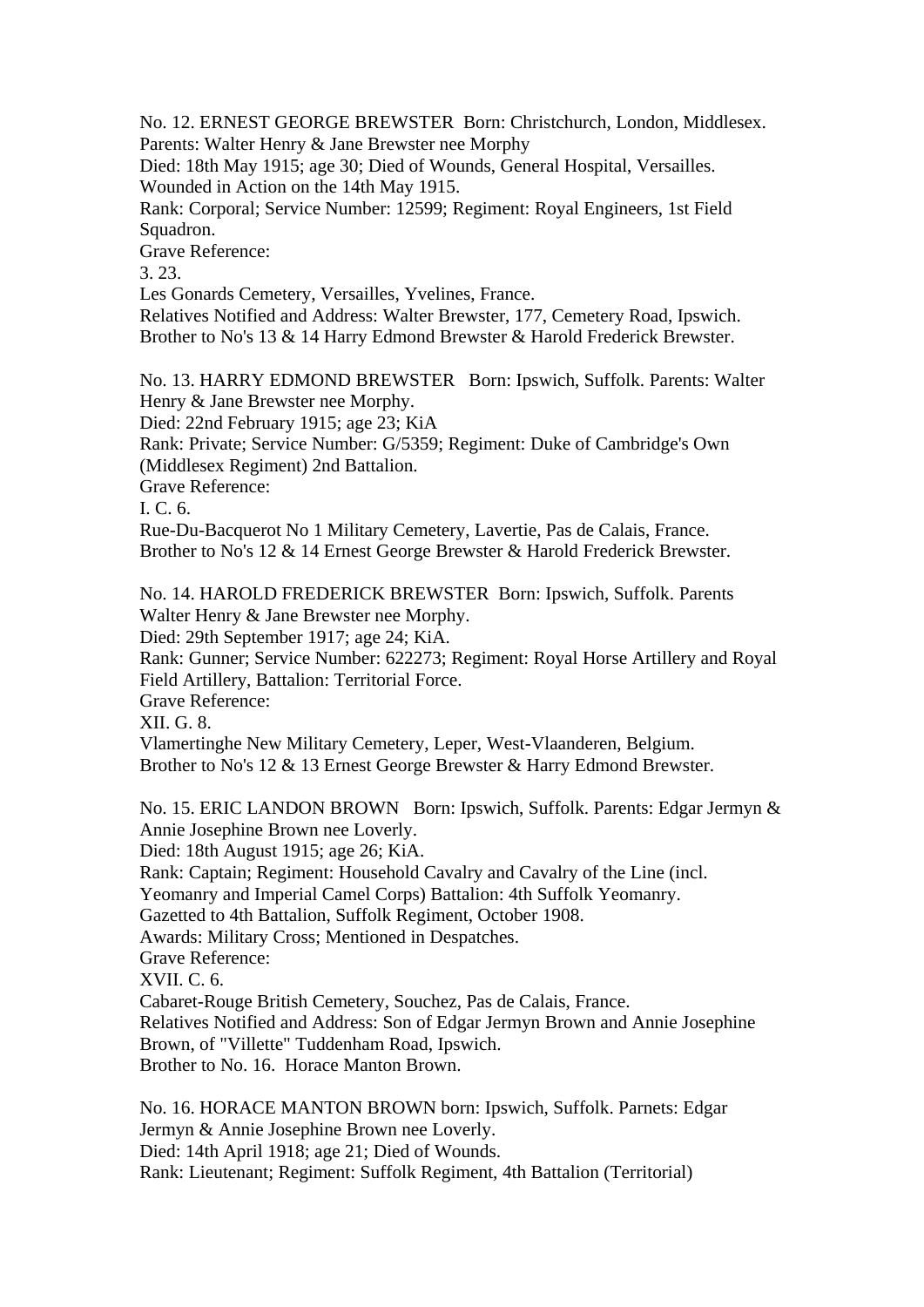Awards: Military Cross. Grave Reference: IX. E. 33. Mendinghem Military Cemetery, Poperinge, West-Vlaanderen, Belgium. Relatives Notified and Address: Son of Edgar Jermyn Brown and Annie Josephine Brown, of "Villette" Tuddenham Road, Ipswich. Brother to No. 15, Eric Landon Brown.

No. 17. THOMAS FREDERICK BROWNE born: Ipswich, Suffolk. Parents: Frederick George & Martha Rebecca Browne nee Mede. Died: 28th August 1916; age 25; KiA. Rank: Private; Service Number: 43220; Regiment: Suffolk Regiment, 7th Battalion. Formerly 2353 Suffolk Regiment. Grave Reference: E. 43 Agny Military Cemetery, Pas de Calais, France. Relatives Notified and Address: Son of Mr. F. G. and Mrs. M. R. Browne, of 17, Westerfield Road, Ipswich.

No. 18. SIDNEY CLAUDE SEAMAN BRUNNING born: Ipswich, Suffolk. Parents: Richard Henry & Ellen Brunning nee Jacobi.

Died: 28th April 1917; age 20; KiA.

Rank: Private; Service Number: 40977; Regiment: Suffolk Regiment, 'B' Company, 7th Battalion.

Grave Reference:

Bay 4

Arras Memorial, Pas de Calais, France.

Relatives Notified and Address: Son of Richard H. and Ellen Brunning, of 25, Westerfield Road, Ipswich.

No. 19 ALFRED ARTHUR BURGESS born Ipswich, Suffolk. Parents: Alfred & Eliza Burgess.

Died: 15th September 1918; age 27; Died of Wounds.

Rank: Gunner; Service Number: 39295; Regiment: Royal Garrison Artillery, 120th Siege Battalion.

Grave Reference:

II. A. 25

Sunken Road Cemetery, Boisleux-St.-Marc, Pas de Calais, France.

Relatives Notified and Address: Son of Mr. and Mrs. Burgess, of 8, Cemetery Road, Ipswich.

No. 20. ARTHUR JAMES BURROWS born: Ipswich, Suffolk. Parents: James Alfred & Helen Ann Burrows nee Studd.

Died: 16th August 1916; age 31; KiA.

Rank: Private; Service Number: 3/9376; Regiment: Suffolk Regiment, 2nd Battalion. Grave Reference:

Pier and Face 1 C & 2 A

Thiepval Memorial, Somme, Picardie, France.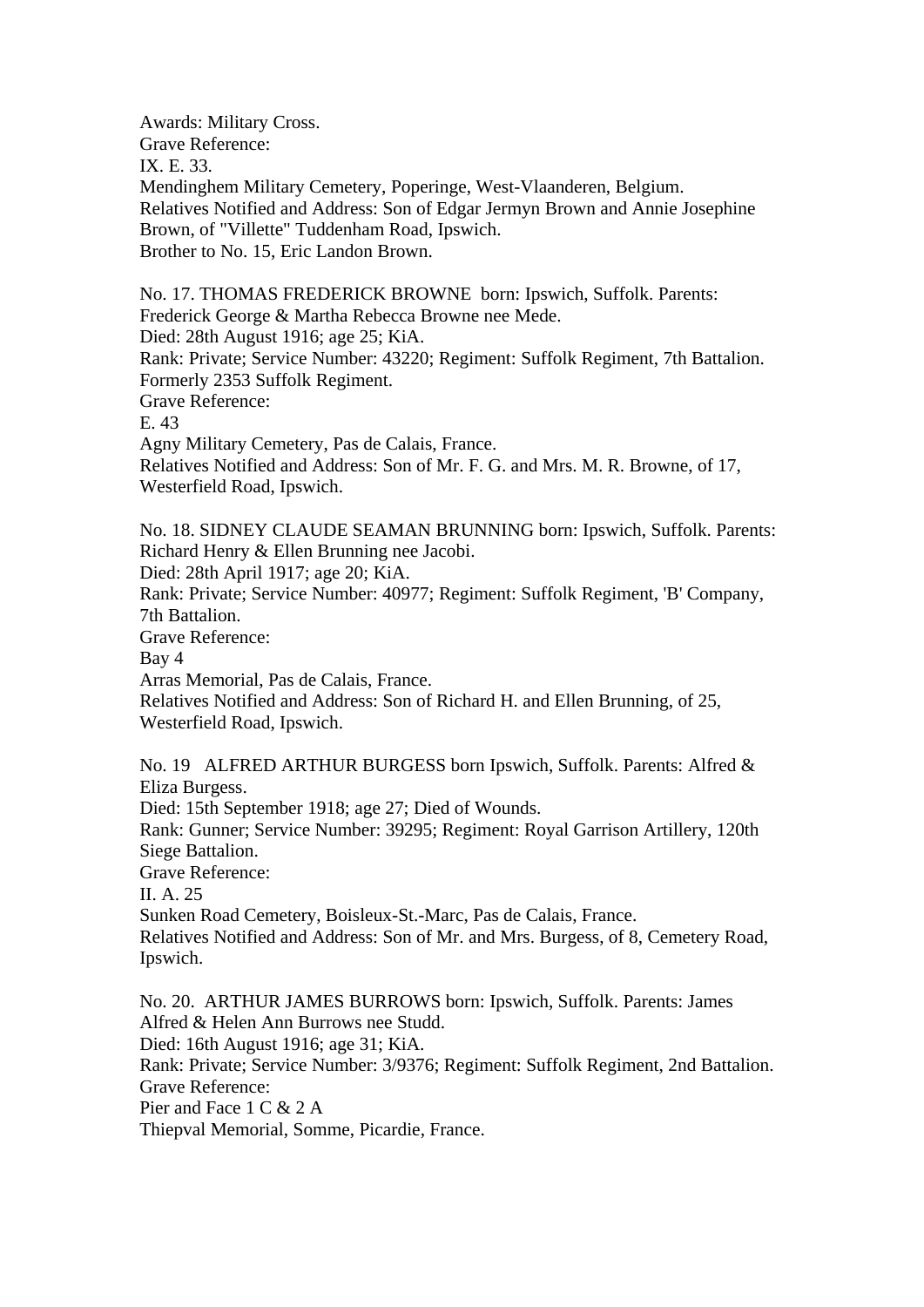No. 21. CHARLES EDWARD BURSTALL born: Tattingstone, Suffolk. Parents: William & Charlotte Hannah Burstall nee Kirby. Died: 15th May 1918; age 41; Died of Wounds. Rank: Private; Service Number: 476350; Regiment: Suffolk Regiment, 101st Company. Labour Corps. Formerly 9224, Suffolk Regiment. Grave Reference: V. H. 4A, Mont Huon Military Cemetery, Le Treport, Seine-Maritime, France.

No. 22. ALAN ROBERT BUTCHER born: Ipswich, Suffolk. Parents: Robert & Alice Butcher nee Griss. Died: 28th April 1917; age 27; KiA. Rank: Private; Service Number: 43433; Regiment: Suffolk Regiment, 11th Battalion. Grave Reference: Bay 4, Arras Memorial, Pas de Calais, France.

No. 23. EDWIN ARTHUR BUTCHER born: Ipswich, Suffolk. Parents: Edwin & Ellen Butcher nee Shepherd.

Died: 16th August 1916; age 23; KiA.

Rank: Corporal; Service Number: 265047; Regiment: Suffolk Regiment, 2nd Battalion.

Formerly 990, Suffolk Regiment.

Awards: Distinguished Conduct Medal.

Grave Reference:

Pier and Face 1C & 2A.

Thiepval Memorial, Somme, France.

Relatives Notified and Address: Son of Edwin and Ellen Butcher, of 38, Hervey Street, Ipswich.

No. 24. FREDERICK CHARLES BUTT born: Blandford, Dorset. parents: William & Sarah Anne Butt nee Griss. Died: 2nd March 1916; age 33; KiA. Rank: Private; Service Number: G/10198; Regiment: Duke of Cambridge's Own ( Middlesex Regiment), 11th Battalion. Grave Reference: Panel 99 to 101, Loos Memorial, Pas de Calais, France.

No. 25. ALFRED EDWARD CARPENTER born: Ipswich, Suffolk. Parents: Bryant & Sarah Mahala Carpenter nee Laws. Died: 4th July 1916; age 19; KiA. Rank: Private; Service Number: 13354; Regiment: Suffolk Regiment, 7th Battalion. Attached to 7th Trench Mortar Battery. Grave Reference: Panel 37 & 38, Loos Memorial, Pas de Calais, France. Relatives Notified and Address: Son of Bryant and Sarah Carpenter, of 22, Fitzroy Street, Ipswich.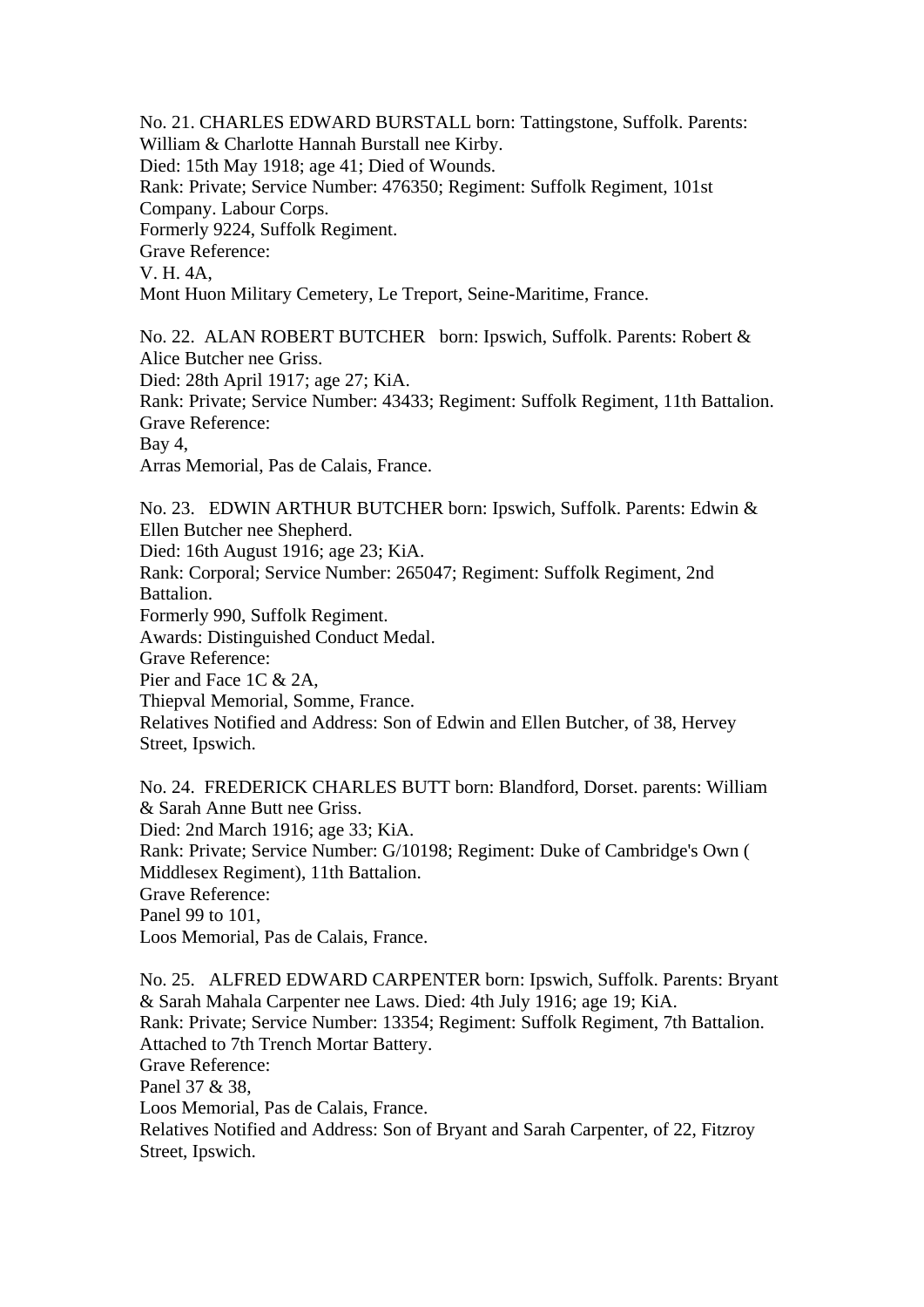No. 26. JAMES EDWARD CATLING born: Ipswich, Suffolk. Parents: Arthur Alfred & Aveline Amanda Catling nee Jerman.

Died: 21st August 1918; age 19; Died of Wounds.

Rank: Private; Service Number: G/96898; Regiment: Duke of Cambridge's Own (Middlesex Regiment), 2nd Battalion.

Grave Reference:

II. B. 23.

Ligny-St. Flochel British Cemetery, Averdoingt, Pas de Calais, France.

Relatives Notified and Address: Son of Mr. and Mrs. A. A. Catling, of Ipswich.

No. 27. SPENCER OWEN R. CHENERY born: Needham Market, Suffolk. Parents: Edward & Fanny Chenery nee Rolfe. Died: 24th April 1918; age 24; KiA. Rank: Corporal; Service Number: 63407; Regiment: Royal Horse Artillery and Royal Field Artillery, "B" Battery. 148th Brigade.

Grave Reference:

Panel 4 to 6 & 162.

Tyne Cot Memorial, Zonnebeke, West Vlaanderen, Belgium.

Relatives Notified and Address: Son of Edward and Fanny Chenery, of 15, William Street, Ipswich.

No. 28. EDWARD JOSEPH CLARK born: Croydon, Surrey. parents: Joseph Sidney & Elizabeth Clark nee Clark.

Died: 13th August 1915; age 35; Died at Sea. Drowned Dardanelles, Aegean Sea, aboard 'Royal Edward', following torpedo attack by enemy submarine.

Rank: Corporal; Service Number: 98; Regiment: Royal Medical Corps. (Territorial Force) 54th (1st/1st East Anglian) Casualty Clearing Station.

Memorial Reference:

Panel 199 & 200 or 236 to 239 & 328.

Helles Memorial, Turkey.

No. 29 GEORGE COBB born: Westerfield, Suffolk. Parents: Frederick & Christiana Cobb nee Cooper.

Died: 12th March 1915; age 34; KiA.

Rank: Private; Service Number: 2054; Regiment: Suffolk Regiment, 4th Battalion. Grave Reference:

IX. E. 4.

Guards Cemetery, Windy Corner, Cuinchy, Pas de Calais. France.

No. 30. PERCY GEORGE COOK born: Ipswich, Suffolk. Parents: George Henry & Charlotte Agnes Cook nee Manning.

Died: 12th April 1916; age 24; Died of Wounds.

Rank: Sergeant; Service Number: 1279; Regiment: Suffolk Regiment, 'D' Company, 1st/4th Battalion.

Grave Reference:

Plot C. Row 2. Grave 11.

Calais Southern Cemetery, Pas de Calais, France.

Relatives Notified and Address: Son of George Henry and Agnes Cook, of 147,

Cemetery Road, Ipswich.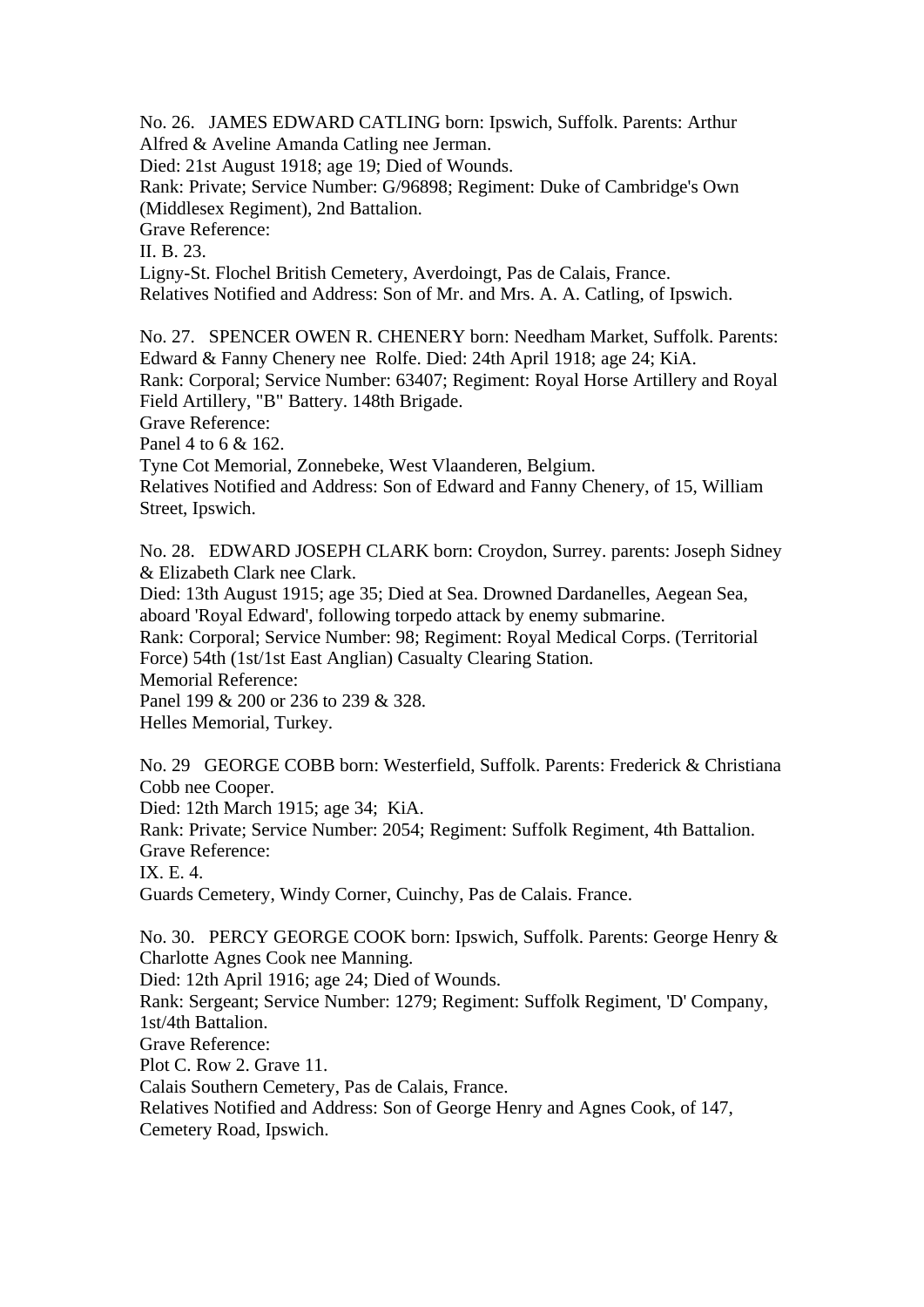No. 31. STANLEY JONATHAN CRACKNELL born Brentwood, Essex. Parents: Arthur William & Ethel Mary Ann Cracknell nee Studd.

Died: 8th April 1918; age 18: Died at Home, 69, Cemetery Road, Ipswich of TB. Service Number: TR10/27686; Regiment: Middlesex Regiment, 31st Training Reserves Battalion.

Grave Reference: Front Entrance, St. Peter's Church, Westleton,

Suffolk.

No. 32. EDWARD CRISP born: Whitton, Suffolk. Parents: William Henry & Alice Rebecca Crisp nee Pridmore.

Died: 30th August 1916; age 21; KiA.

Rank: Private; Service Number: 2906; Regiment: Suffolk Regiment, 4th Battalion. Grave Reference:

XXX. C. 2.

Delville Wood Cemetery, Longueval, Somme, France.

Relatives Notified and Address: Son of Mrs. A. Crisp, of 20, Beck Street, Ipswich. Brother to No. 34. John Henry Crisp.

No. 33. FREDERICK JONATHAN CRISP born: Ipswich, Suffolk. Parents: Jonathan & Catherine Mary Crisp nee Manning.

Died: 3rd January 1918; age 40; KiA.

Rank: Gunner; Service Number: 168056; Regiment: Royal Garrison Artillery, 279th Siege Battery.

Grave Reference:

XIII. H. 5.

Vlamertinghe New Military Cemetery, Leper, West-Vlaanderen, Belgium. Relatives Notified and Address: Son of Jonathan and Katherine Mary Crisp, of Ipswich, Suffolk; husband of Elizabeth Rose Crisp, of 32, St. John's Road., Red Hill, Surrey.

NO. 34. JOHN HENRY CRISP born Southwark, Surrey. Parents: William Henry & Alice Rebecca Crisp nee Pridmore.

Died: 11th March 1920; age 31; Ipswich, Suffolk.

Rank: Driver; Service Number: T/25671; Regiment: Royal Army Service Corps. Grave Reference:

BA-1A-4

Ipswich Old Cemetery, Ipswich, Suffolk.

Relatives Notified and Address: Son of Mrs. A. Crisp, of 20, Beck Street, Ipswich. Brother to No. 32. Edward Crisp.

No. 35. ALFRED FREDERICK DORSETT born: Maidstone, Kent. Parents: Alfred & Minnie Ada Dorsett nee Conway. Died: 9th September 1919; age 22; TB. 17, Navarre Street, Ipswich, Suffolk.

Rank: Private; Service Number: 493626; Regiment: Royal Army Medical Corps, 1st Home Counties Field Ambulance.

Grave Reference:

BA-2-82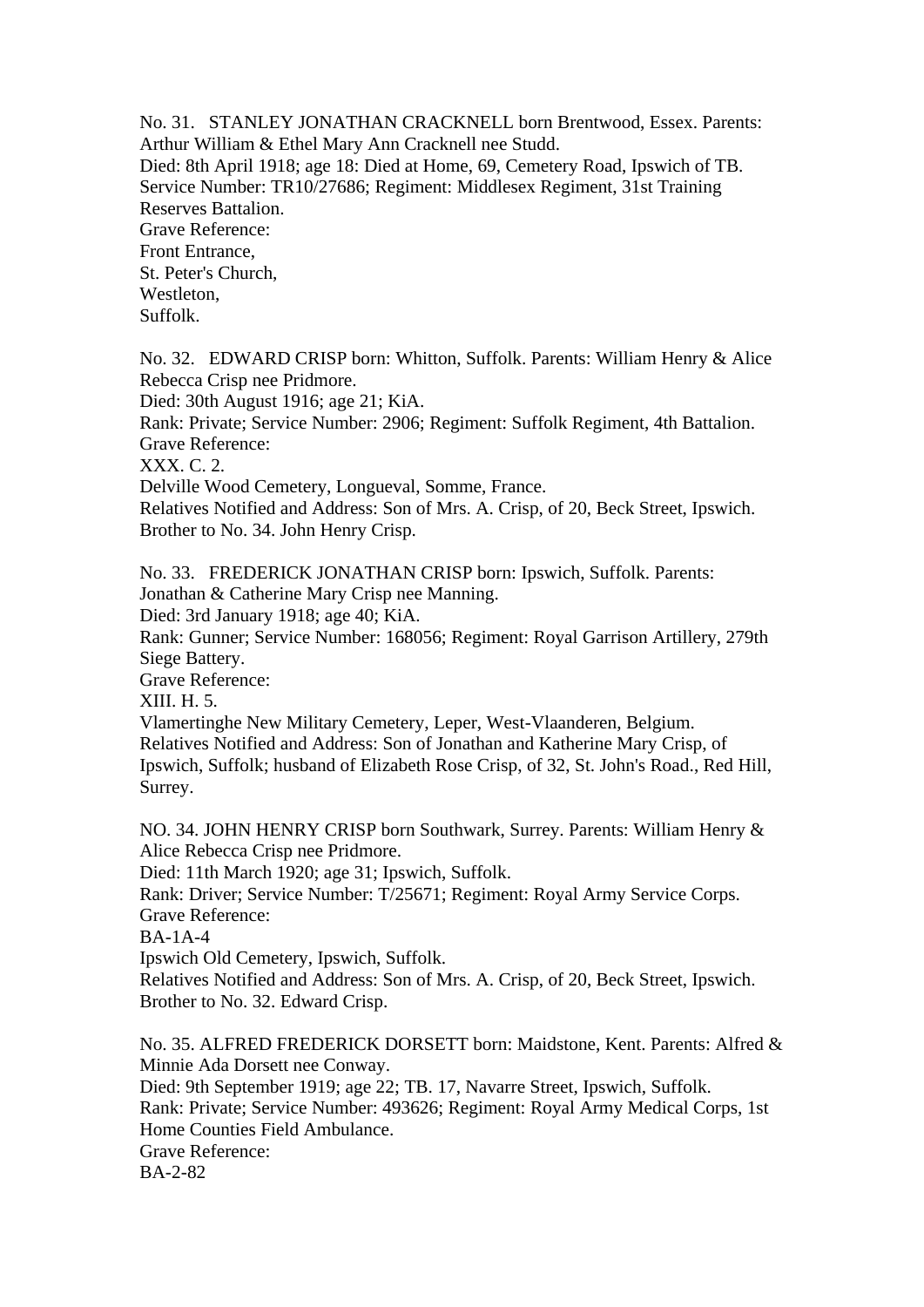Ipswich Old Cemetery, Ipswich, Suffolk.

NO. 36. HARRY WEBB DRAKE born: Ipswich, Suffolk. Mother: Alice Drake. Died: 30th March 1918; age 20; KiA. Rank: Private; Service Number: 201145; Regiment: Cambridgeshire Regiment, 1st Battalion. Formerly 3686, Suffolk Regiment. Grave Reference: Panel 84 & 85, Pozleres Memorial, Somme, France. Brother to No. 37. William Charles Drake.

NO. 37. WILLIAM CHARLES DRAKE born: Ipswich, Suffolk. Mother: Alice Drake. Died: 28th June 1916; age 26; KiA. Rank: Private; Service Number: 9332; Regiment: King's Own (Royal Lancaster Regiment) 1st Battalion. Grave Reference: Plot 1. Row G. Grave 5, Bertrancourt Military Cemetery, Somme, France. Relatives Notified and Address: Son of Mrs. A. Knights, of 6, St. Margaret's Plain, Ipswich. Brother to No. 36 Harry Webb Drake.

No. 38. GEORGE JOHN EDWARDS born: Ipswich, Suffolk. Parents: Thomas Stocking & Harriet Edwards nee Todd. Died: 23rd September 1918; age 25; KiA. Rank: Lance Corporal; Service Number: 202670; Regiment: Cambridgeshire Regiment, 1st Battalion. Formerly 1170, Suffolk Regiment. Grave Reference: VI. D. 6. Epehy Wood Farm Cemetery, Ephey, Somme, France.

No. 39, T. EDWARDS unknown.

No. 40. FREDERICK CECIL EMMS born 5th April 1885, Cawston, Norfolk. Parents: William Claxton & Susannah Jane Emms nee Selfe. Died: 23rd September 1918; age 25; KiA. Rank: Lance Corporal; Service Number: 202670; Regiment: Cambridgeshire Regiment, 1st Battalion. Formerly 1170, Suffolk Regiment. Grave Reference: VI. D. 6. Epehy Wood Farm Cemetery, Ephey, Somme, France.

No. 41. WILLIAM THOMAS FALLA born Ipswich, Suffolk. Parents: Thomas Edward & Emma Falla nee Dobson. Died: 28th June 1917; age 31; KiA.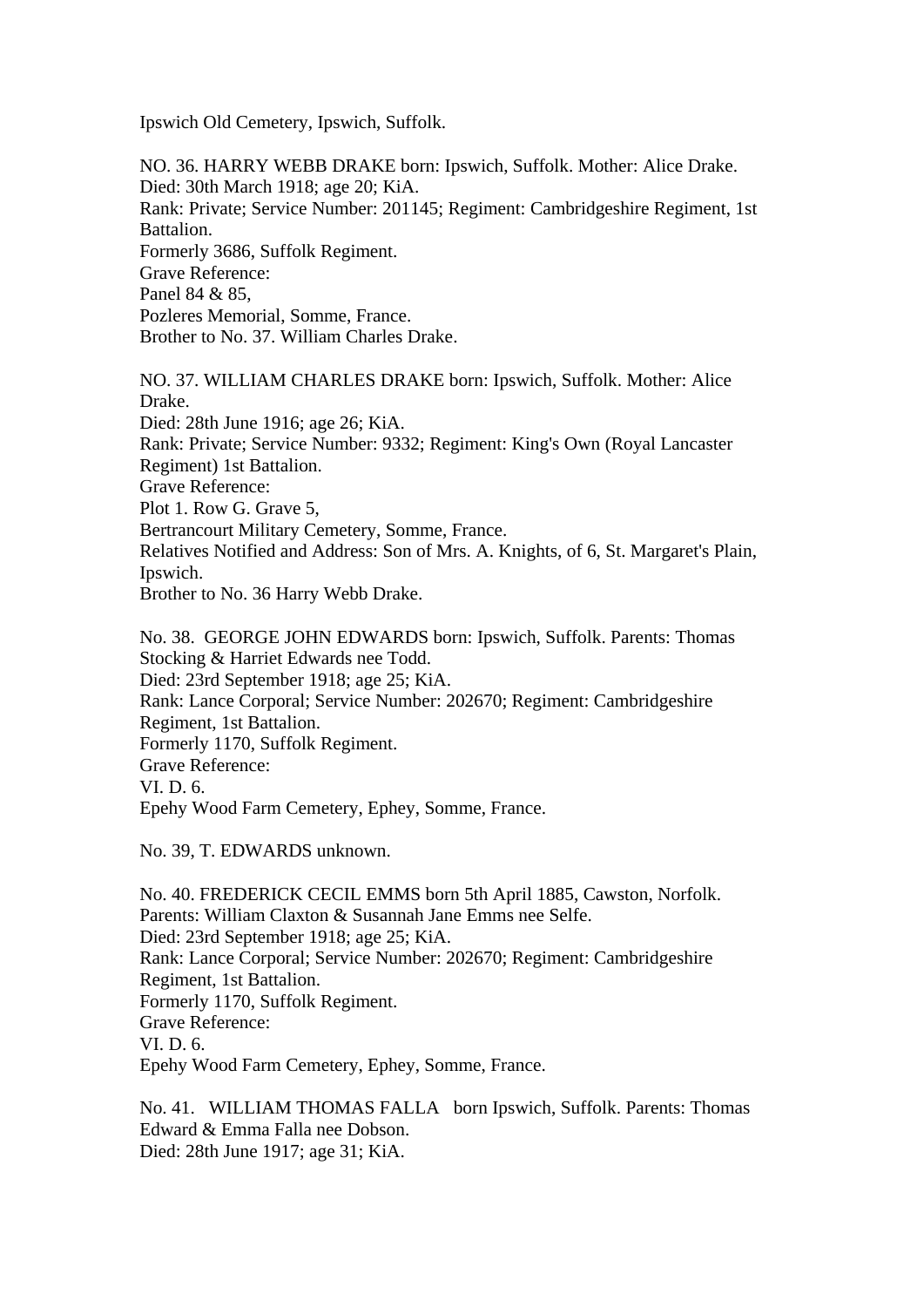Rank: Sergeant; Service Number: 8095; Regiment: Bedfordshire Regiment, 1st Battalion. Awards: Distinguished Conduct Medal Grave Reference: Bay 5, Arras Memorial, Pas de Calais, France. Relatives Notified and Address: Son of William and Emma Falla, late of Wood House Street, Ipswich; husband of Ethel Falla, of 107, Cemetery Road, Ipswich. No. 42 DIGBY MANFRED FfRENCH born: 2nd April 1893, Valse Manse, Harley Wood, Tordmorden, Yorkshire. parents: Digby Manfred & Kathleen Florence Ffrench nee Meredith. Died: 3rd June 1918; age 25; KiA. Rank: Captain; Regiment: Suffolk Regiment, 4th Battalion. Grave Reference: III. M. 34. Peronne Communal Cemetery Extension, Somme, France. Relatives Notified and Address: Son of Mr. D. M. Ffrench, L.R.C.P.I., etc. and Mrs. F. K. Ffrench, of 72, Constable Rd., Ipswich.

No. 43 HERBERT FLORY born: 8th February 1892, Farnborough, Hampshire. Parents George Thomas & Sarah Emma Flory nee Wilson. Died: 7th June 1915; age 23; KiA Rank: Private; Service Number: CH/218/S; Service Branch: Royal Marine Light Infantry. Chatham Battalion, R.N. Division. Grave Reference: Panel 2 to 7, Helles Memorial, Turkey. Relatives Notified and Address: Son of Mrs. Sarah Flory, of 43, Fitzroy Street, Ipswich.

No. 44. ARTHUR EDWARD GAFFER born: Colton, Suffolk. parents: John & Eliza Gaffer nee Mutimer.

Died: 18th April 1915; age 32; KiA.

Rank: Private; Service Number: 5961; Regiment: Suffolk Regiment, 1st Battalion. Grave Reference: Enclosure No. 4 XL. AA.45.

Bedford House Cemetery, Leper, West-Vlaanderen, Belgium.

No. 45. CYRIL ROBERT GLADWELL born: 1898. Parents: Robert Charles & Kate Mabel Gladwell nee Anderson.

Died: 1st November 1918; age 19; KiA.

Rank: Private; Service Number: 265370; Regiment: Suffolk Regiment, 7th Battalion. Formerly 2310, Suffolk Cyclist.

Grave Reference:

B. 68A,

Marcinelle New Communal Cemetery, Charleroi, Hainaut, Belgium.

Relatives Notified and Address: Son of Mr. R. C. and Mrs. K. M. Gladwell, of 34, Christchurch Street, Ipswich.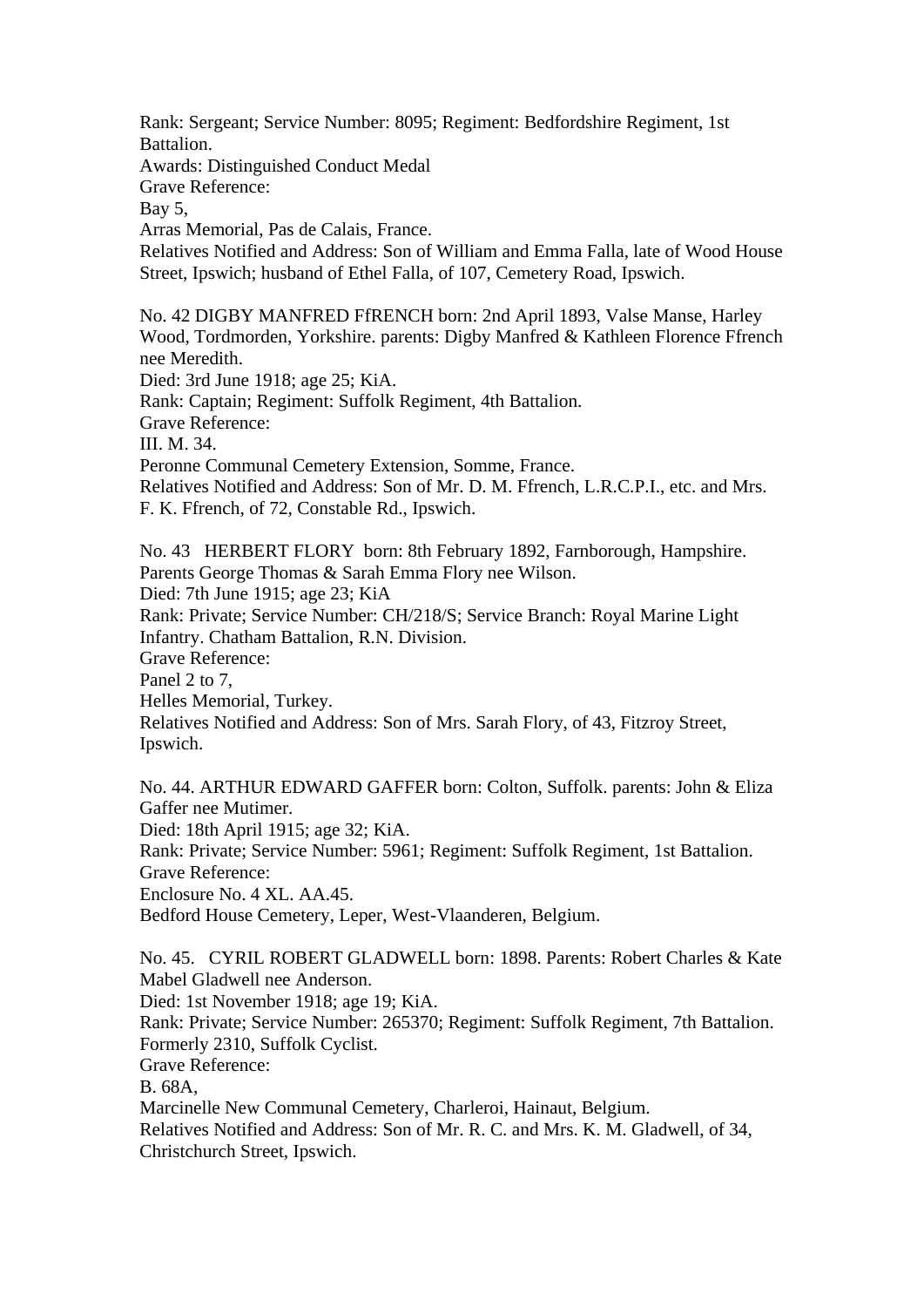No. 46. HARRY SIDNEY GOODING born Ipswich, Suffolk. Parents: Harry James & Margaret Eliza Gooding nee Smith.

Died: 13th May 1916; age 21; KiA.

Rank: Acting Bombardier; Service Number: 39294; Regiment: Royal Garrison Artillery, 2nd Siege Battery.

Grave Reference:

III. F. 4.

Vermelles British Cemetery, Pas de Calais, France.

Relatives Notified and Address: Son of Harry James and Margaret Eliza Gooding, of 29, Blanche Street, Ipswich.

No. 47. FREDERICK BERNARD GOULD born: Ipswich, Suffolk. Parents: William & Ellen Gould nee Funnell.

Died: 17th November 1918; age 30. Pneumonia at the 84th General Hospital. Rank: Sergeant; Service Number: 473005; Regiment: Royal Army Medical Corps. Grave Reference:

VIII. A. 2.

Dar Es Salaam (Uplanga Road) Cemetery, Tanzania.Relatives Notified and Address: Son of William and Ellen Gould, of 2, Cemetery Road, Ipswich.

No. 48. GEORGE HARDY born: Ipswich, Suffolk. Parents: Alfred & Georgina Hardy nee Cork.

Died: 25th July 1918; age 27; KiA.

Rank: Lance Corporal; Service Number: 372620; Regiment: London Regiment ( Post Office Rifles) 'A' Coy. 2nd/8th Battalion.

Grave Reference:

Panel 87,

Pozieres Memorial, Somme, France.

Relatives Notified and Address: Alfred & Georgina Hardy, of 71, Hervey Street, Ipswich.

No. 49. GEOFFREY OLDEN HATCHER born: 13th February 1898. Parents: Walter & Anne Hatcher nee Mann. Died: 22nd November 1915; age 23.

Rank: Private; Service Number: 1825; Regiment: Household Cavalry and Cavalry of the Line (incl. Yeomanry and Imperial Camel Corps) Battalion: Suffolk Yeomanry (The Duke of Yorks Own Loyal Suffolk Hussars)

Grave Reference:

D. VIII. 2B.

Pieta Military Cemetery, Malta.

No. 50. ARTHUR ERNEST HOLMES born: Ipswich, Suffolk. Parents: Henry & Ellen Holmes nee Ramsey.

Died: 3rd July 1916; age 28; KiA.

Rank: Private; Service Number: 12515; Regiment: Suffolk Regiment, 7th Battalion. Grave Reference:

VII. M. 2.

Ovillers Military Cemetery, Somme, France.

No. 51. WILLIAM HOWARD born: Ipswich, Suffolk. Parents: Arthur & Frances Howard nee Lendon.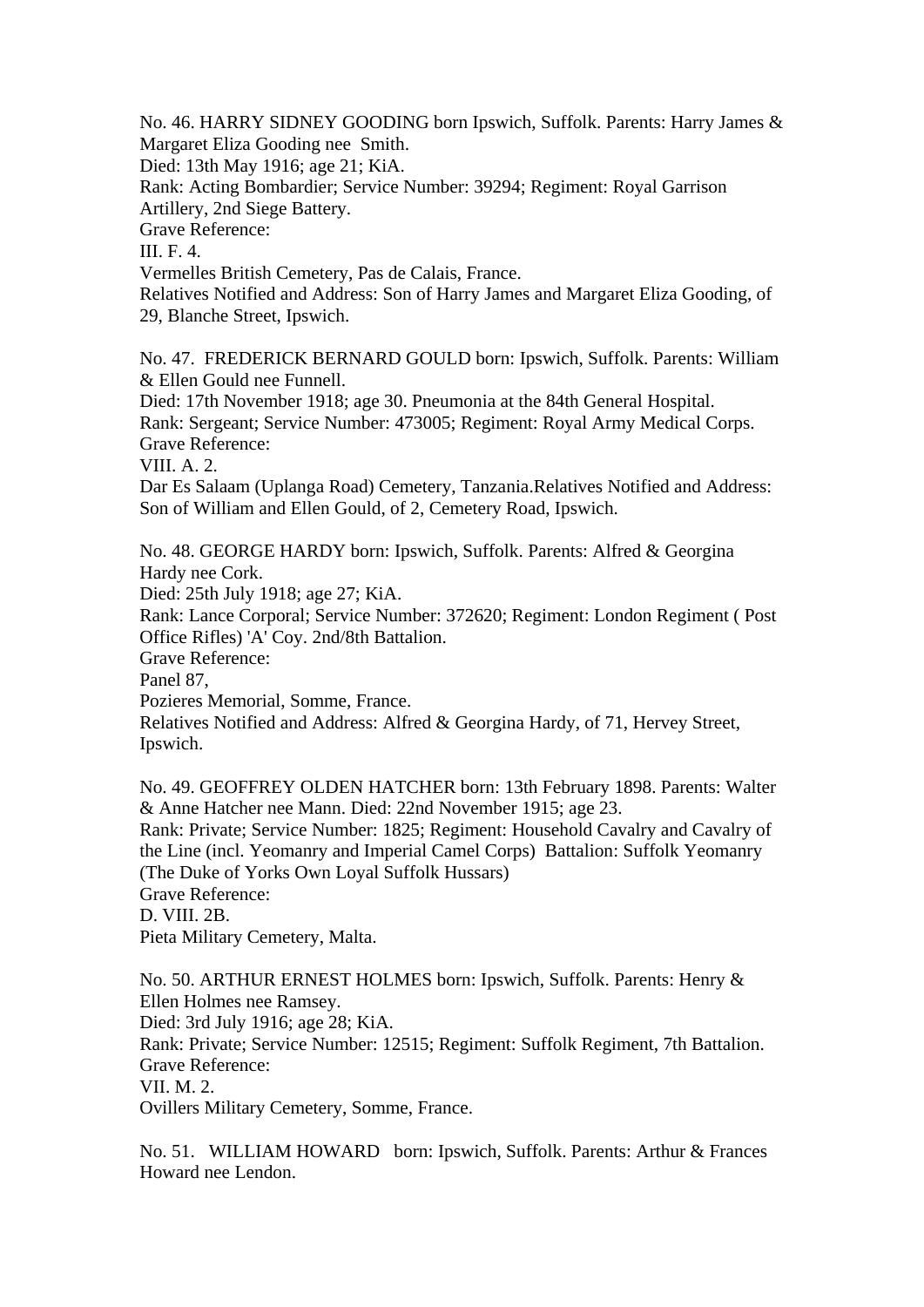Died: 18th August 1916; age 32; Died of Wounds.

Rank: Private; Service Number: 201205; Regiment: Suffolk Regiment, 4th Battalion. Formerly 3778, Suffolk Regiment.

Grave Reference:

Pier and Face 1C & 2A,

Thiepval Memorial, Somme, France.

Relatives Notified and Address: Son of Arthur and Frances Howard, of 111, Cemetery Road, Ipswich; husband of Helen Mabel Howard, of 26, Bloomfield Street, St. John's, Ipswich.

No. 52. ARTHUR WILLIAM HOWGEGO born: 8th July 1890, Ipswich, Suffolk. Parents: Harry Arthur & Laura Elizabeth Howgego nee Gooding.

Died: 5th August 1916; age 24; KiA.

Rank: Private; Service Number: 602927; Regiment: Canadian Infantry, 14th Battalion.

Location of Unit at Time of Casualty: Trenches Near Ypres (The Bluff), Zillebeke, Belgium.

Grave Reference:

VI. E. 32.

Railway Dugouts Burial Ground (Transport Farm), Leper, West-Vlaanderen, Belgium.

Relatives Notified and Address: Son of Mr. and Mrs. Harry Howgego, of Ipswich, England; husband of Ada May Howgego, of 403, Main Street, Woodstock, Ontario.

No. 53 EDWARD MASON JOLLY born: 1874, Ipswich, Suffolk. Parents: John William & Amelia Rose Jolly nee Ling.

Died: 18th March 1915. Died of Wounds, St. Omer Hospital, France.

Rank: Regimental Sergeant Major; Service Number: 94935: Regiment: Royal Garrison Artillery, 11th Siege Battery.

Grave Reference:

I. A. 65.

Longuenesse (St. Omer) Souvenir Cemetery, Pas de Calais, France.

No. 54 FRANK LAMBERT born: Grundisburgh, Suffolk. Parents: Philip & Anna Maria Lambert nee Tydeman.

Died: 23rd March 1918; age 35; KiA.

Rank: Lance Corporal; Service Number: T/207056; Regiment: The Queen's (Royal West Surrey Regiment), 11th Battalion.

Formerly 265540, Suffolk Cycle Regiment.

Grave Reference:

Bay 2,

The Arras Memorial at Faubourg-D´Amiens Cemetery, Pas de Calais, France. Relatives Notified and Address: Son of Mrs. Anna Maria Hammond, of 98, St. George's Street, Ipswich.

No. 55. CHARLES WILFRED LAST born: Great Bealings, Suffolk. Parents: Thomas Henry & Mary Ann Last nee Page.

Died: 2nd December 1917, age 27, KiA.

Rank: Sergeant; Service Number: 7803; Regiment: Suffolk Regiment, 9th Battalion. Grave Reference: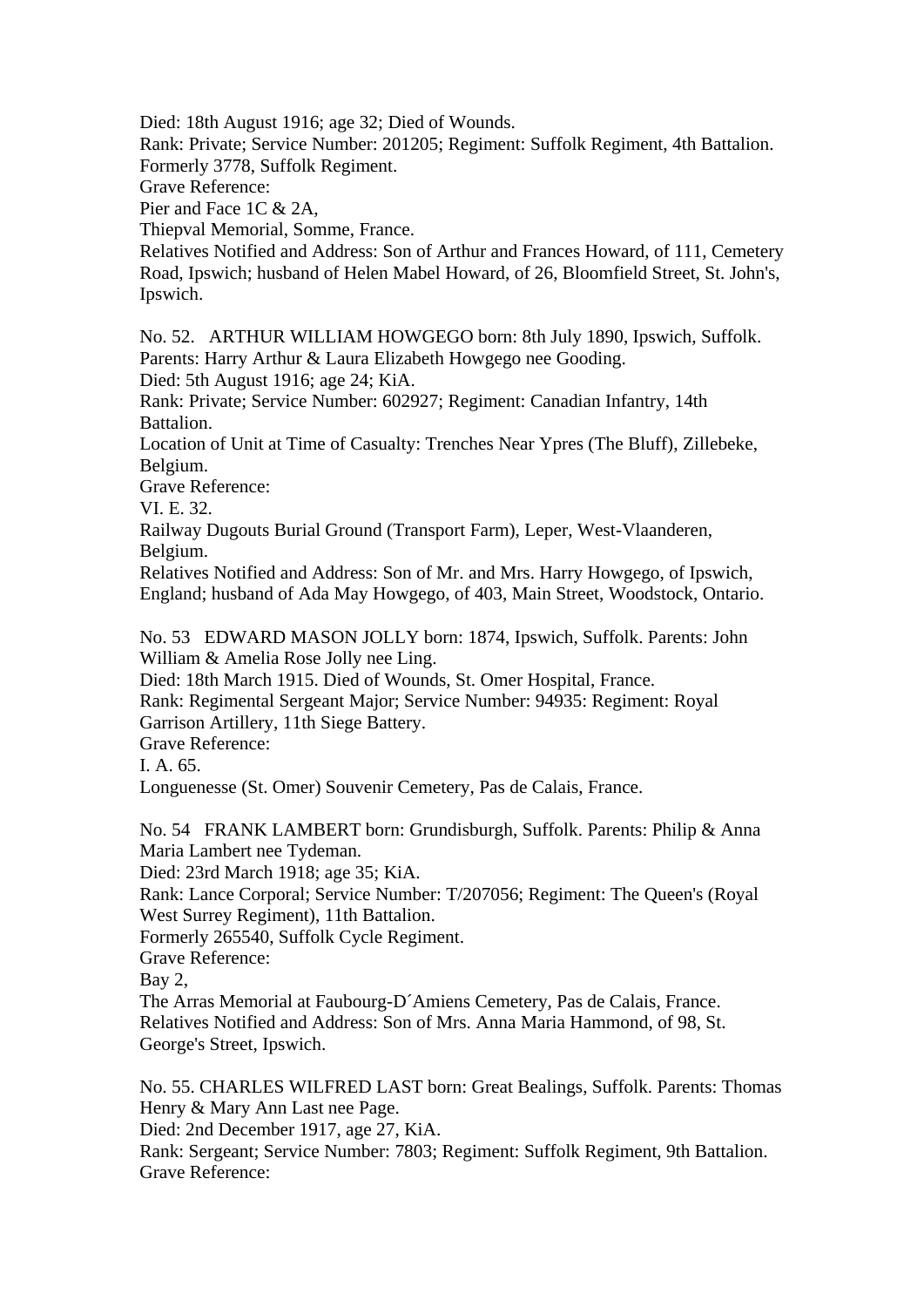II. D. 12.

Fins New British Cemetery, Sorel Le Grand, Somme, France. Relatives Notified and Address: Son of Mrs. M. A. Sheldrake, of 37, Crown Street, Ipswich.

No. 56. CHARLES HENRY LINGWOOD born: Creeting St. Mary, Suffolk. Parents: Robert Henry & Anna Elizabeth Lingwood nee Taylor. Died: 29th October 1915; age 21. Rank: Gunner; Service Number: 45234; Royal Garrison Artillery, 24th Brigade. Served in Egypt & on Gallipoli. Grave Reference: A. XVII. 4. Pieta Military Cemetery, Malta.

Relatives Notified and Address: Son of the late Robert Henry and Anna Elizabeth Lingwood.

No. 57. ALBERT FREDERICK GEORGE LOCKWOOD born: Ipswich, Suffolk. Parents: Albert & Polly Lucy Lockwood nee Fenton. Died: 22nd October 1917; age 27; KiA.

Rank: Gunner; Service Number: 116134; Regiment: Royal Garrison Artillery, 120th Heavy Battery.

Grave Reference:

III. E. 19.

Canada Farm Cemetery, Leper, Belgium.

Relatives Notified and Address: Son of Albert Lockwood, of 7, Hervey Street, Ipswich.

No. 58. G. F. LOCKWOOD unknown.

No. 59. ALBERT HENRY MANNING born 18th April 1891, Stowmarket, Suffolk. Parents: Robert & Rosetta Amelia Manning nee Landymore Died: 6th September 1918; age 27; Killed or died as a direct result of enemy action. Died of Wounds. Discharged to re-enlist: 22nd June 1917; 63rd Royal Navy Division Reserves. Service Number: R/3088. Grave Reference: IV. A. 31. Bac Du Sud British Cemetery, Bailleulval, Pas de Calais, France. Relatives Notified and Address: Wife: Ellen Mistley Heath, Manningtree, Essex. No. 60. ALFRED MARSH born Ipswich, Suffolk. Parents: James Davey & Mary Ann Marsh. Died: 26th August 1914; age 20; KiA. Rank: Private; Service Number: 8712; Regiment: Suffolk Regiment, 2nd Battalion.

Grave Reference:

III. A. Headstone 11.

Le Cateau Communal Cemetery, Nord, France.

Relatives Notified and Address: Son of Mary Ann Neeve (formerly Marsh) and Jesse Neeve (stepfather), of 1, Cobden Place, Woodbridge Road, Ipswich.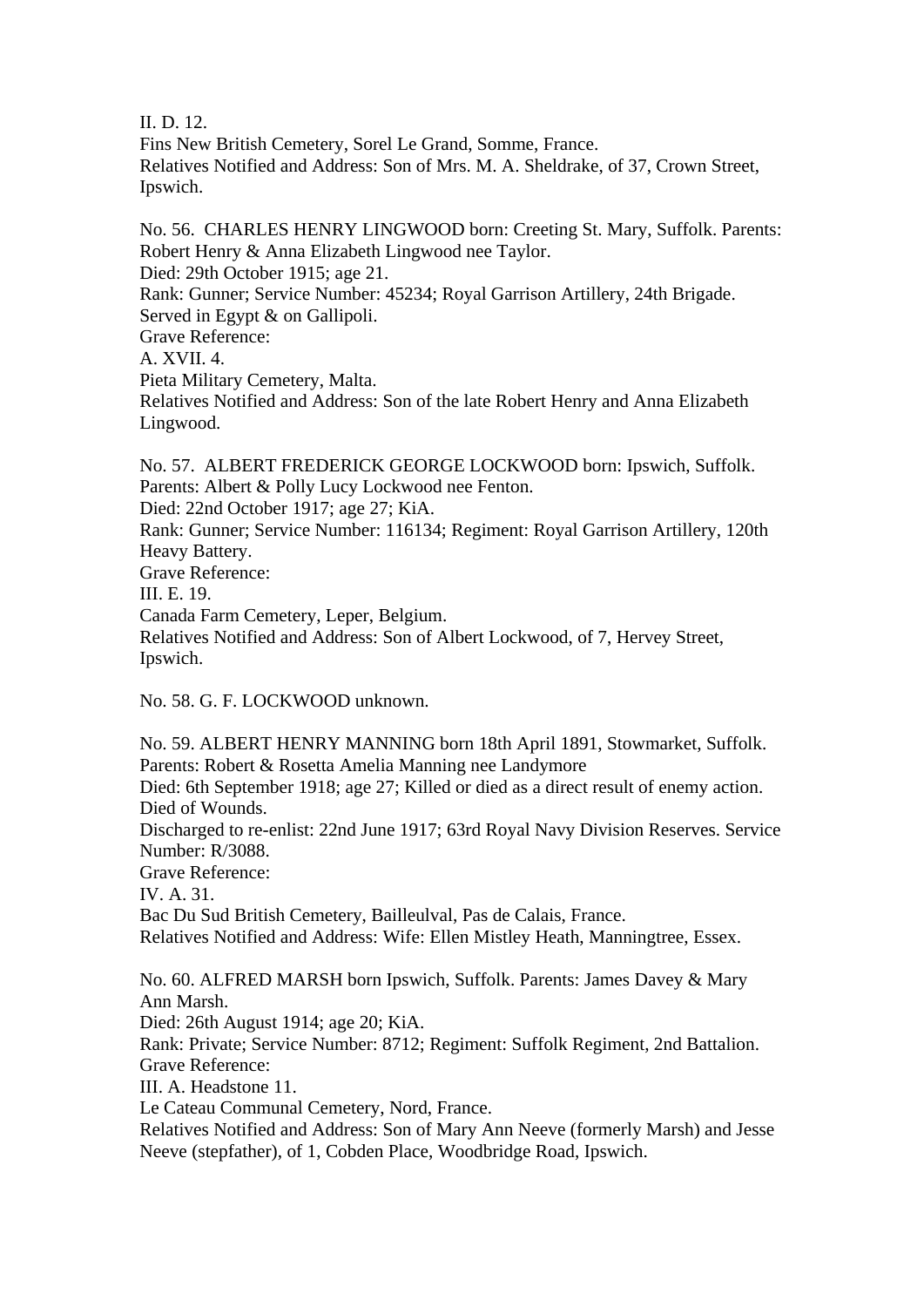No. 61. WILLIAM MARSHALL born Ipswich, Suffolk. Parents: Walter Thomas & Eliza Marshall nee Griss. Died: 12th October 1916; age 22; KiA Rank: Private; Service Number: 43143; Regiment: Suffolk Regiment, 7th Battalion. Formerly: 1069, Suffolk Regiment. Grave Reference: III. A. 16. Beaulencourt British Cemetery, Ligny-Thilloy, Pas de Calais, France.

No. 62. ALFRED CHARLES MOORE born: Ipswich, Suffolk. Parents: Alfred & Emily Moore nee Sheldrake. Died: 20th July 1916; age 34; KiA Rank: Private; Service Number: 201204; Suffolk Regiment; 4th Battalion. Formerly: 3777 Suffolk Regiment. Grave Reference: Pier and Face 1 C and 2 A. Thiepval Memorial, Somme, France

No. 63. LEONARD GEORGE MOSS born: Ipswich, Suffolk. Parents: George Thomas & Ellen Moss nee Leonard. Died: 21st March 1918; age 23; KiA. Rank: Second Lieutenant; Regiment: Lincolnshire Regiment, 1st Battalion attended 2nd/5th Battalion. Grave Reference: Bay 3 & 4, Arras Memorial, Pas de Calais, France. Relatives Notified and Address: Son of Lt. G. T. Moss (4th Bn. Suffolk Regt.), and Ellen Moss, of 35, Warwick Road, Ipswich.

No. 64. WILLIAM ALFRED MOSS born: Ipswich, Suffolk. Parents: Lazarus & Emma Moss nee Morphey. Died: 26th October 1917; age 39; KiA Rank: Private; Service Number: 225460; Regiment: London Regiment 1st(City of London) Battalion( Royal Fusiliers). Formerly 2752, Cyclists Battalion, Suffolk Regiment. Grave Reference: Panel 148 to 150 Tyne Cot Memorial, Zonnebeke, West-Vlaanderen, Belgium Relatives Notified and Address: Son of Lazarus Moss, of Thornham, Suffolk; husband of Gertrude Mabel Moss, of 45, Fore Street, Devonport.

No. 65. EDWIN BROOK NESLING born Earls Soham, Suffolk. Parents: Edwin & Emma Ellen Nesling nee Nesling. Died: 11th November 1916; age 30; KiA. Rank: Private; Service Number: 5231; Regiment: London Regiment, 19th (County of London) Battalion (St. Pancras). Grave Reference: VI. O. 24. Railway Dugouts Burial Ground (Transport Farm), West Vlaanderen, Belgium.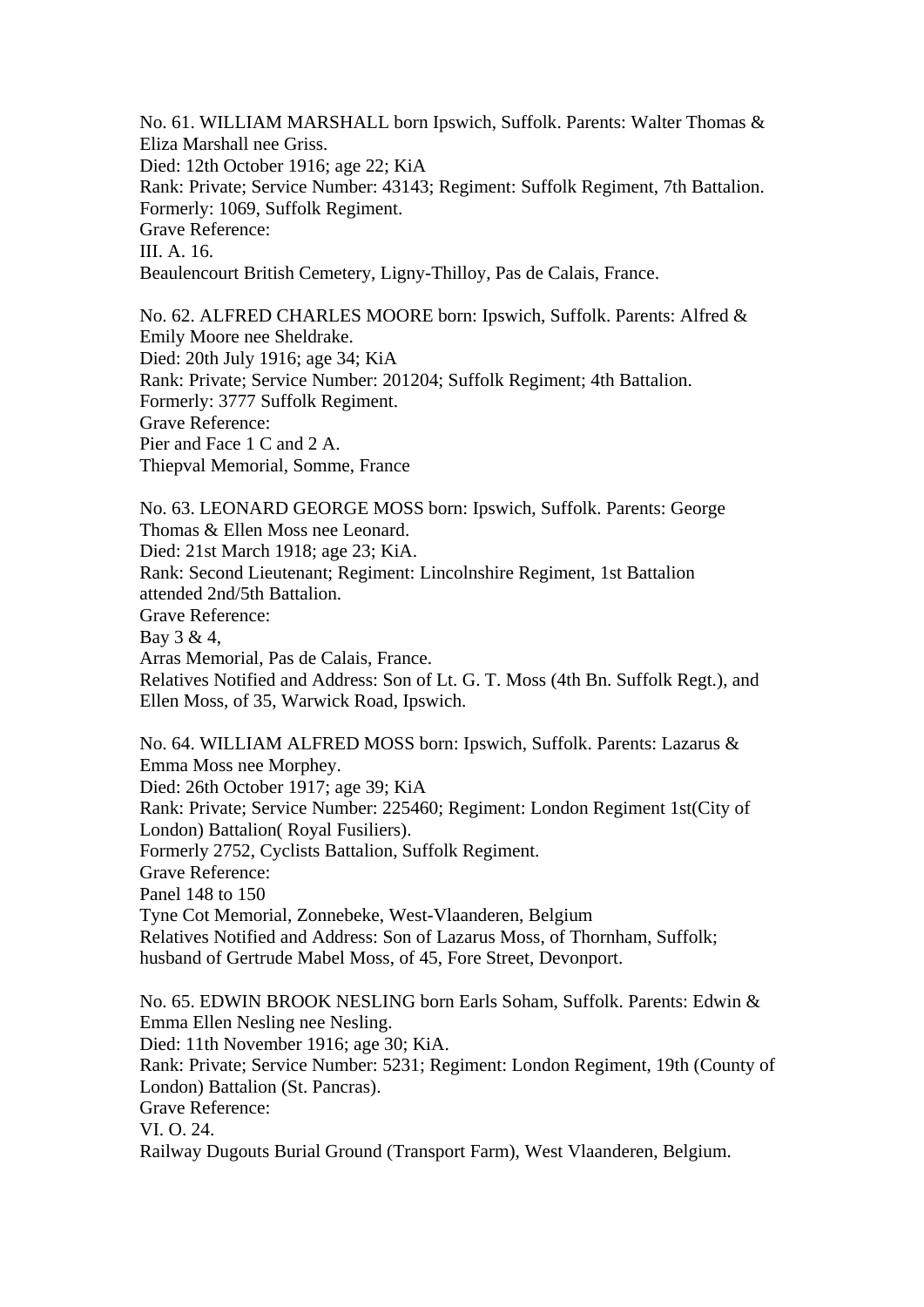No. 66. PERCIVAL ALBERT J. NORMAN born: Lowestoft, Suffolk. Died: 13th November 1916; age 28; KiA. Rank: Private; Service Number: 29721; Regiment: Bedfordshire Regiment, 4th Battalion. Grave Reference: Pier & Face 2C. Thiepval Memorial, Somme, France. Married Emily Ethel Youngman.

No. 67. FRANK CHARLES QUINNEY PALMER born: Ipswich, Suffolk. Parents: Charles & Elizabeth Louisa Palmer nee Bugg. Death on or assumed since 23rd March 1918; age 23; KiA. Rank: Private; Service Number: G/18051; Regiment: Queen's Own (Royal West Kent Regiment), 10th Battalion. Formerly 1743, Suffolk Yeomanry. Grave Reference: Bay 7, Arras Memorial, Faubourg D'Amiens Cemetery, Arras, France. Relatives Notified and Address: Son of Charles and Elizabeth Palmer, of 59, Hervey Street, Ipswich.

No. 68. HARRY STANLEY T PAXMAN born: Ipswich, Suffolk. Parents: Henry Edward & Agnes Brinkley Paxman nee Senton.

Died: 9th May 1915, age 26, KiA.

Rank: Private; Service Number: L/10153; Regiment: Royal Sussex Regiment, 2nd Battalion.

Formerly (Bandsman) 2nd Battalion, Northamptonshire Regiment.

Grave Reference:

Panel 20 & 21,

Le Touret Memorial, Pas de Calais, France.

Relatives Notified and Address: Son of Henry Edward and Agnes Paxman, of 19, Withipoll Street, St. Margaret's, Ipswich.

No. 69. PHILIP ERNEST PELL born: 24th April 1897, Little Bytham, Lincolnshire. Parents: Philip & Sarah Pell nee Deacon.

Died: 20th September 1920; age 23.

Rank: Private; Service Number; 57249; Regiment: Hampshire Regiment.

Grave Reference:

BA. 2. 49.

Ipswich, Old Cemetery, Ipswich, Suffolk.

Relatives Notified and Address: Son of Philip and Sarah Pell, of 43, Blanche Street, Ipswich.

No. 70. EDWARD WILLIAM PENNY born: Stoke by Nayland, Suffolk. Parents: William Henry & Emma Penny nee Culham. Died: 26th February 1918; age 37. Rank: Private; Service Number: 865585; Regiment: Canadian Infantry, 44th Battalion. Grave Reference: IV. F. 58.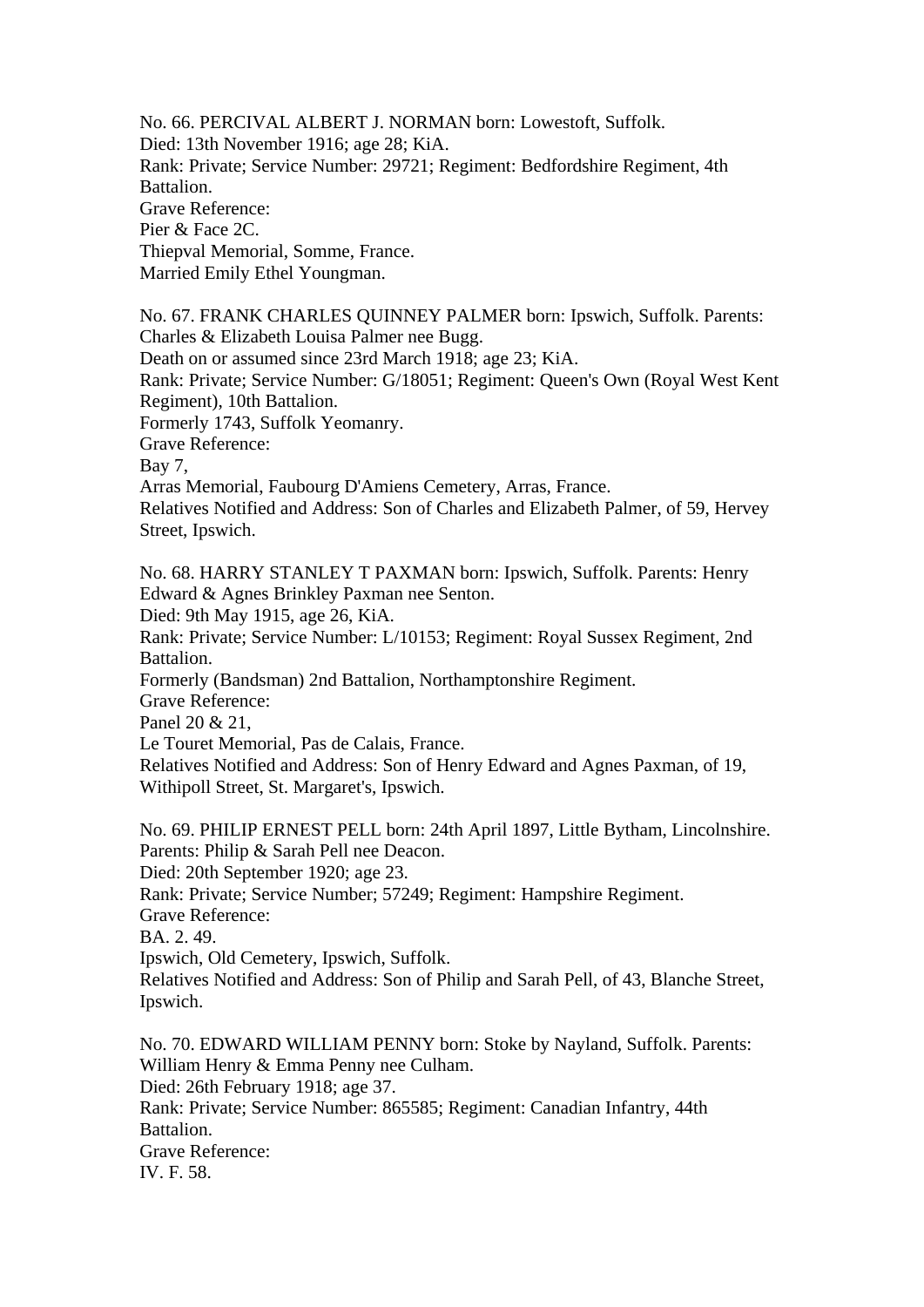Longuenesses (St. Omer) Souvenir Cemetery, Pas de Calais, France. Relatives Notified and Address: Son of Mrs. Emma Lockwood (formerly Penny), and the late William Henry Penny; husband of Lilian M. E. Penny, of Suite "C" Alma Apartments, 269, Young St., Winnipeg, Canada.

No. 71 ERNEST PINNER born: Ipswich, Suffolk. Parents: Jeremiah Thomas & Eliza Pinner nee Calthorpe Died: 12th October 1916; age 21; KiA. Rank: Private; Service Number: 43203; Regiment: Suffolk Regiment. Formerly 2254, Suffolk Cyclists. Grave Reference: Pier and Face 1 C and 2 A. Thiepval Memorial, Somme, France. Relatives Notified and Address: Son of Mrs. Eliza Curtis, of 67, Norfolk Road, Ipswich.

No. 72. JOHN EDMUND PODD born: Ipswich, Suffolk. Parents: Henry & Mary Ann Podd nee Button.

Died: 12th March 1915; age 30. KiA.

Rank: Sergeant; Service Number: 106; Regiment: Suffolk Regiment, 'C' Company, 4th Battalion. Grave Reference:

VIII. E. 47.

Guards Cemetery, Windy Corner, Cuinchy, Pas de Calais, France.

Relatives Notified and Address: Son of Henry and Mary Ann Podd, of Ipswich; husband of Kate Edith Elizabeth Podd, of 15, Cobbold Street, Ipswich.

No. 73. ALFRED ORMAN RAMSAY born: Ipswich, Suffolk. Parents: Alfred & Elizabeth Ramsay nee Orman.

Died: 24th March 1918; age 24; KiA.

Rank: Rifleman; Service Number: 302162; Regiment: London Regiment, 5th (City of London) posted to 1st/28th Battalion (London Rifle Brigade) (Artists Rifles). Grave Reference: Bay 9,

Arras Memorial, Pas de Calais, France.

No. 74. LEOPOLD BARNARD RAPHAEL born: Ipswich, Suffolk. Parents: Barnard & Ada Francis Eleanor Raphael nee Farman.

Died: 24th July 1917; age 35; KiA.

Rank: Rifleman; Service Number: 235067; Regiment: King's (Liverpool Regiment) 1st/5th Battalion. Formerly 19804, Suffolk Regiment. Grave Reference:

Panel 4 & 6,

Ypres (Menin Gate) Memorial, West-Vlaanderen, Belgium.

No. 75. TERRANCE CAPON READ born: Woodbridge, Suffolk. Parents: Alfred William & Fanny Maria Read nee Capon. Died: 22nd April 1917; age 32; Died of Wounds Rank: Second Lieutenant, Regiment: Norfolk Regiment, 1st/5th Battalion. Grave Reference: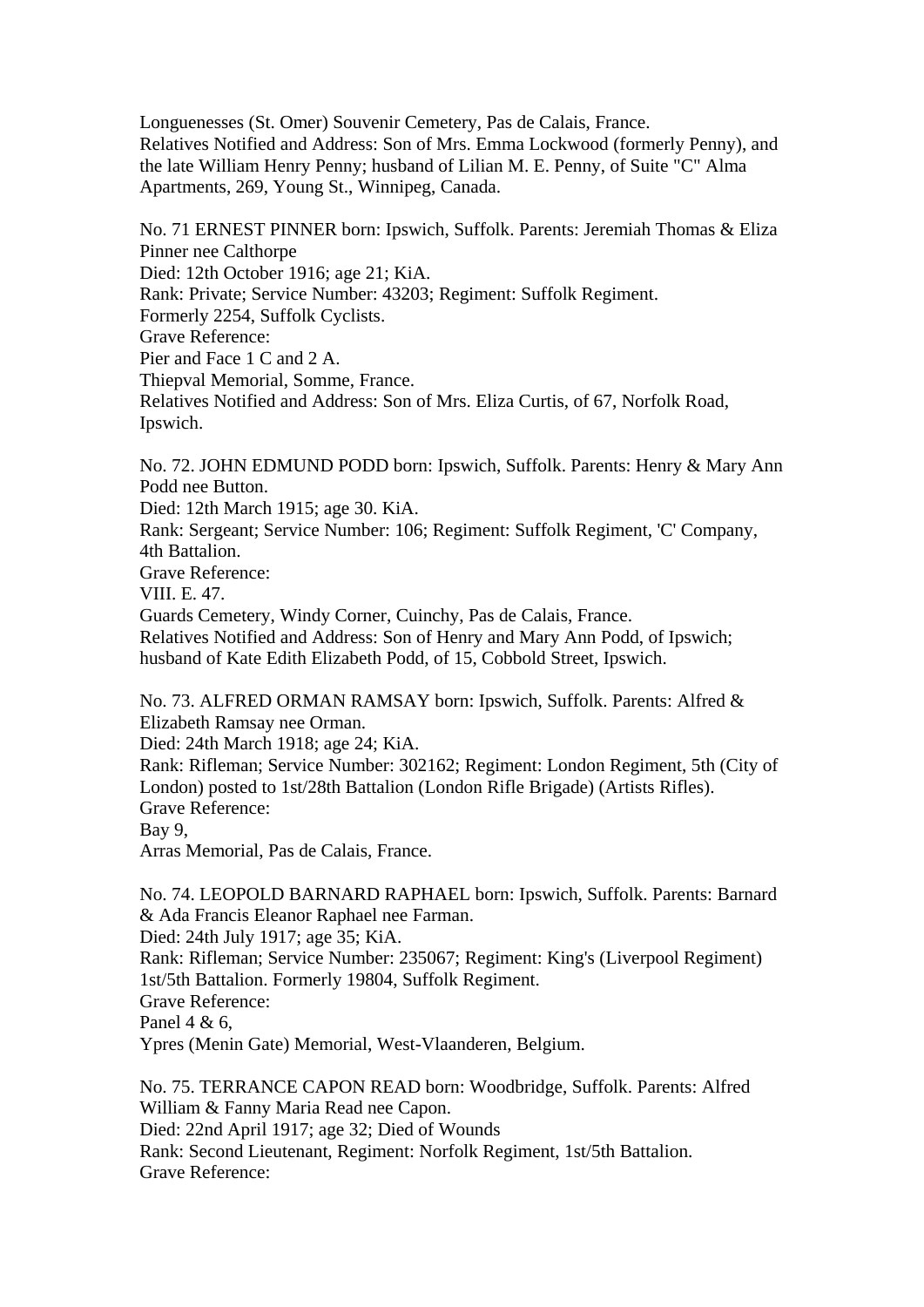XXX. G. 16.

Gaza War Cemetery, Israel & Palestine (including Gaza). Relatives Notified and Address: Son of A. W. Read, of "Boscombe," 92, Christchurch Road, Ipswich.

No. 76. LANCELOT EDWIN RIDLEY born: Ipswich, Suffolk. Parents: Edwin Perkins & Charlotte Elizabeth Ridley nee Short. Died: 19th August 1916; age 23; KiA. Rank: Lieutenant; Regiment: Princess Charlotte of Wales's (Royal Berkshire Regiment), 1st/4th Battalion. Grave Reference: Pier and Face 11 D, Thiepval Memorial, Somme, France. Relatives Notified and Address: Son of Edwin Perkins Ridley and Charlotte Elizabeth Ridley, of "Burwood," Westerfield Road, Ipswich. No. 77. HERBERT THOMAS ROBINSON born: Ipswich, Suffolk. Parents: Thomas

Henry & Mary Ann Robinson.

Died: 22nd January 1916; age 25; KiA.

Rank: Private; Service Number: 7840, Regiment: Suffolk Regiment, 2nd Battalion. Grave Reference:

 $1 \cdot R \cdot 19$ 

Spoilbank Cemetery, Leper, West-Vlaanderen, Belgium.

No. 78. ARTHUR EDMUND ROPER born: Ipswich, Suffolk. Parents: Arthur & Clara Roper nee Mannall.

Died: 1st July 1916; age 33; KiA.

Rank: Sapper; Service Number: 11152; Regiment: Corps of Royal Engineers, 9th Field Convoy.

Grave Reference:

I. P. 1.

Mailly Wood Cemetery, Mailly-Maillet, Somme, France.

No. 79. JOHN PERCY ROSE born: Ipswich, Suffolk. Parents: Arthur & Charlotte Rosetta Rose nee King.

Died: 9th February 1915; age 23 ;KiA.

Rank: Private; Service Number: 8135; Regiment: Suffolk Regiment, 1st Battalion. Grave Reference:

V. B. 3.

Railway Dugouts Burial Ground (Transport Farm), Leper, West-Vlaanderen, Belgium.

No. 80. ERNEST ARTHUR ROSE born: Ipswich, Suffolk. Parents: Alma William & Rosetta Rose nee Farrow.

Died: 9th April 1917, age 22; KiA.

Rank: Private; Service Number: 24860; Regiment: Suffolk Regiment, 11th Battalion. Grave Reference:

I. A. 30.

Bailleur Road East Cemetery, St. Laurent-Blangy, Pas de Calais, France. Relatives Notified and Address: William & Rosetta Rose, Ipswich.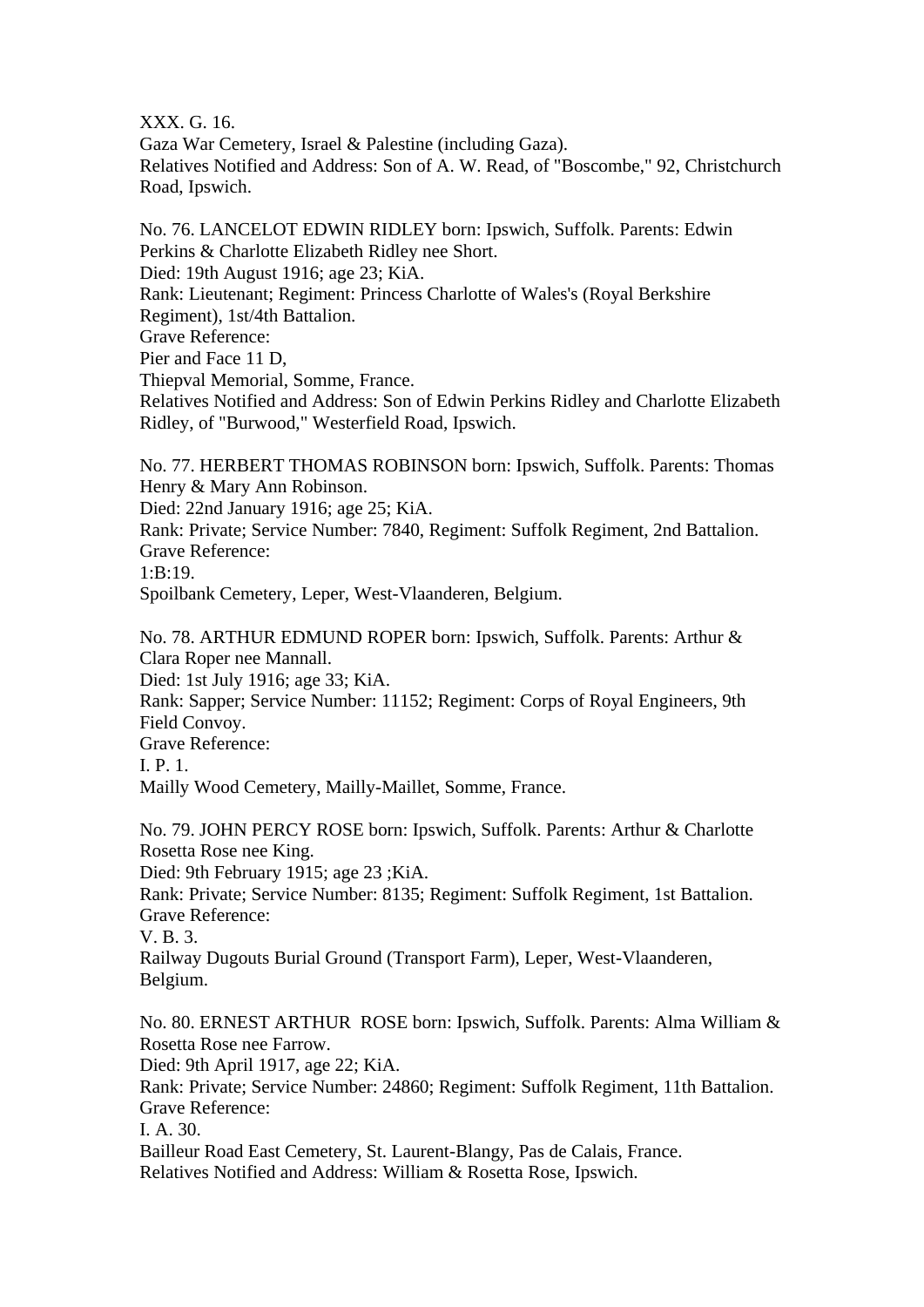No. 81. ROBERT ARTHUR RUSSEN born: Norwich, Norfolk. Parents: Robert 7 Eliza Russen nee Townshend.

Died: 4th May 1918; age 18; KiA.

Rank: Private; Service Number: 42486; Regiment: Suffolk Regiment, 2nd Battalion. Formerly Tr/9/44764, T.R.

Grave Reference:

Sandpits British Cemetery, Fouquereuil, Pas de Calais, France.

Relatives Notified and Address: Son of Robert (late Serjt. 4th Bn. Suffolk Regt.) and Eliza Russen, of 6, Suffolk Road, Ipswich.

No. 82. GEORGE ARTHUR SADLER born: Ipswich, Suffolk. Parents: Alfred Ernest & Emma Sadler nee Howard.

Died: 4th November 1917; age 39; KiA.

Rank: Private; Service Number: 203257; Regiment: Northamptonshire Regiment, 2nd Battalion.

Grave Reference:

E. 1.

Hyde Park Corner (Royal Berks) Cemetery, Comines-Warneton, Hainaut, Belgium. Relatives Notified and Address: Son of Mr. and Mrs. A. Sadler, of Ipswich; husband of Ethel May Sadler, of "Clovelly," 19, Lister Road, Ipswich.

No. 83. FREDERICK GEORGE SAGE born: Ipswich, Suffolk. Parents: Arthur Thomas & Eliza Sage nee Pursglove.

Died: 17th July 1918; age 20; Died of Wounds.

Rank: Rifleman; Service Number: 50966; Regiment: King's ( Liverpool Regiment), 6th Battalion.

Formerly T/291867, Royal Army Service Corps.

Grave Reference:

BA. 1A. 27.

Ipswich Old Cemetery, Ipswich, Suffolk.

Relatives Notified and Address: Son of Arthur T. Sage, of 6, Cemetery Road, Ipswich.

No. 84. ALBERT SARBUTT born: Beccles, Suffolk. Parents: Walter William & Britannia Sarbutt nee Beales.

Died: 14th May 1916; age 23; KiA.

Rank: Lance Corporal; Service Number: 2956; Regiment: Suffolk Regiment, 4th Battalion.

Grave Reference:

Panel 37 & 38,

Loos Memorial, Pas de Calais, France.

Relatives Notified and Address: Son of Mr. and Mrs. B. Clarke, of 5, Old Mill Terrace, Beccles, Suffolk.

No. 85. TREVLYN JOHN COX SCOTT born: Wortham, Suffolk. Parents: Walter Cox & Harriet Mary Scott nee Keeble. Died: 13th April 1917; age 19; Died of Wounds.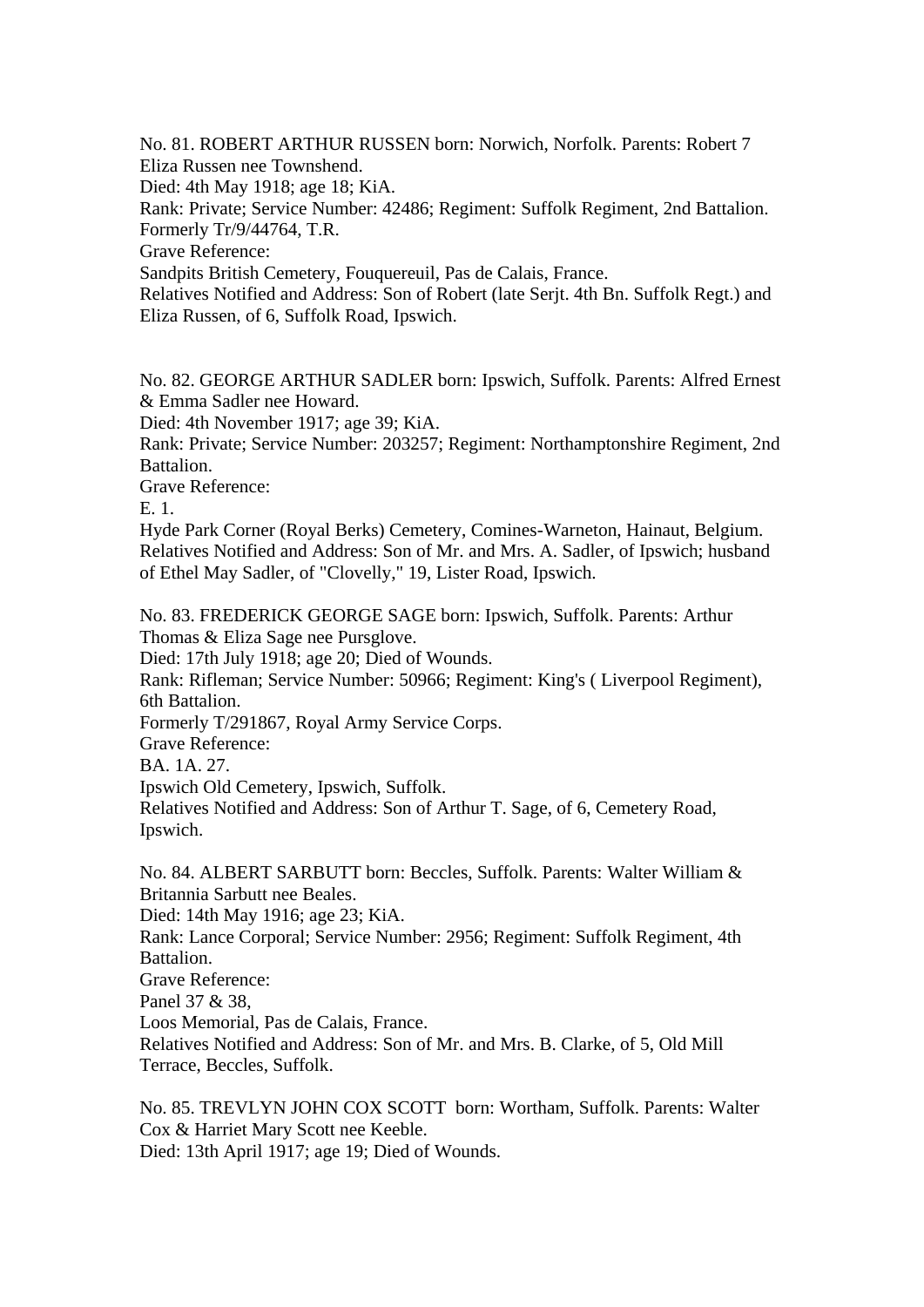Rank: Trooper; Service Number: 1910; Regiment: Household Cavalry and Cavalry of the Line (incl. Yeomanry and Imperial Camel Corps), Household Battalion. Formerly 3093, Norfolk Yeomanry. Grave Reference: II. C. 48. Aubigny Communal Cemetery Extension, Pas de Calais, France. Relatives Notified and Address: Son of Walter Cox Scott and Harriett Mary Scott, of 337, Woodbridge Road, Ipswich.

No. 86. FRANK WALTER SEAGER born: Diss, Norfolk. Parents: Walter Charles & Minnie Elizabeth Seager nee Skeet. Died: 25th April 1915; age 24. Rank: Private; Service Number: 21243: Regiment: Canadian Infantry, 8th Battalion. Grave Reference: Panel 24-26-28-30. Ypres (Menin Gate) Memorial, West Vlaanderen, Belgium. Relatives Notified and Address: Son of Walter Charles & Minnie Elizabeth Seager, of 105, Constable Road, Ipswich.

No. 87. JAMES EDWARD SEAMAN born: Ipswich, Suffolk. Parents: Frederick Stanley & Eleanor Seaman nee Wase.

Died: 26th April 1916, age 24; KiA.

Rank: Lance Corporal; Service Number: 3607; Regiment: Suffolk Regiment, 1st/4th Battalion.

Grave Location:

E. 17.

Cambrin Churchyard Extension, Pas de Calais, France.

No. 88. FREDERICK SHELDRAKE born: Ipswich, Suffolk. Parents: John & Ellen Sheldrake nee Pollard.

Died: 23rd March 1918; age 27; KiA.

Rank: Private; Service Number: 4585; Regiment: Household Cavalry and Cavalry of the Line (incl. Yeomanry and Imperial Camel Corps), 8th(King's Royal Irish) Hussars.

Grave Reference:

Sp. Mem. A. 6.

Pargny British Cemetery, Somme, France.

No. 89. HENRY CHARLES SHEPPARD born: Ipswich, Suffolk. Parents: Henry & Emily Eliza Sheppard nee Goodwin.

Died: 23rd August 1917; age 37; Died of Wounds.

Rank: Private, Service Number: 29247; Regiment: Essex Regiment, 11th Battalion. Grave Reference:

H. 44.

Bruay Communal Cemetery Extension, Pas de Calais, France.

Relatives Notified and Address: Son of Henry and Emily Sheppard; husband of Nellie Sheppard, of Ipswich.

No. 90. PERCY WILLIAM HENRY SPINKS born: Ipswich, Suffolk. Parents: William & Emily Jane Spinks nee Barnard.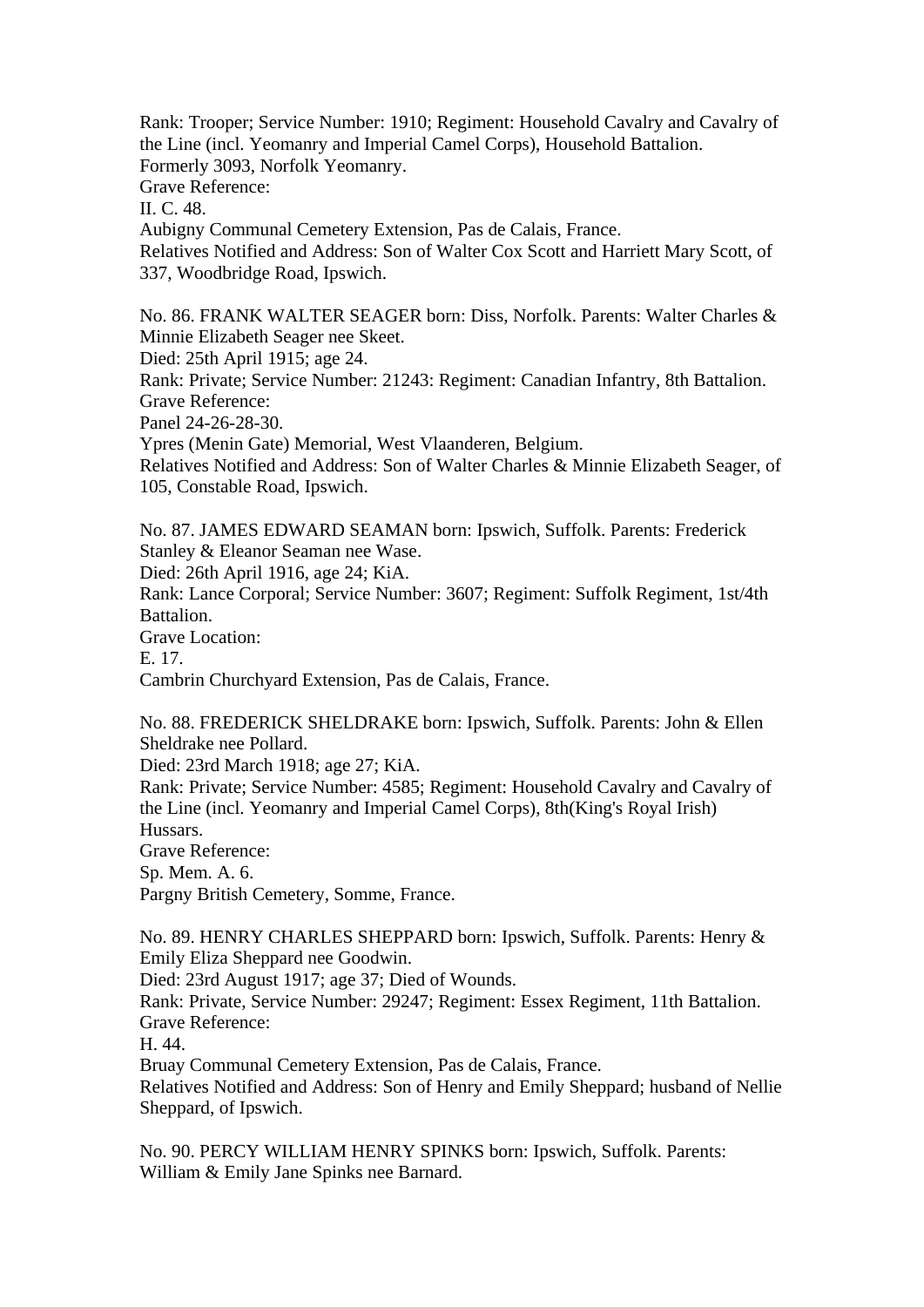Died: 16th August 1916; age 28; KiA. Rank: Corporal; Service Number: 265089; Regiment: Suffolk Regiment, 2nd Battalion. Formerly 1071, Suffolk Cyclist Battalion. Grave Reference: Pier and Face 1 C and 2 A. The Thiepval Memorial, Somme, France. Relatives Notified and Address: Son of William and Emily Jane Spinks, of 24, Chenery Street, Ipswich.

No. 91. C. STEEL unknown.

No. 92. BERTRAM CHARLES STEVENSON born: Ipswich, Suffolk. Parents: Henry Edward & Susan Stevenson nee Cann. Died: 21st March 1918; age 26; KiA. Rank: Private; Service Number; 43365; Regiment: Suffolk Regiment, 2nd Battalion. Grave Reference; IX. L. 2. Delville Wood Cemetery, Longueval, Somme, France. Relatives Notified and Address: Son of Henry Edward and Susan Stevenson, of 21, Suffolk Road, Ipswich. Brother to No. 93. Harold George Stevenson.

No.93. HAROLD GEORGE STEVENSON born Ipswich, Suffolk. Parents: Henry Edward & Susan Stevenson nee Cann. Died: 2nd July 1916; age 25; Died of Wounds. Rank: Private; Service Number: 20432; Regiment: Royal Army Medical Corps, 11th Field Ambulance. Grave Reference: IV. B. 8. Doullens Communal Cemetery, Somme, France. Relatives Notified and Address: Son of Henry Edward and Susan Stevenson, of 21, Suffolk Road, Ipswich. Brother to No. 92. Bertram Charles Stevenson.

No. 94. ALBERT VICTOR STUBBS born: Ipswich, Suffolk. Parents: Francis Burditt & Emma Maria Stubbs nee Durrant.

Died: 13th August 1915, at sea; age 31; Drowned Dardanelles, Aegean Sea, aboard 'Royal Edward', following torpedo attack by enemy submarine.

Rank: Private; Service Number 136; Regiment: Royal Army Medical Corps,

Territorial Force, Est Anglian Casualty Clearing Station.

Memorial Reference:

Panel 199 and 200 or 236 to 239 and 328.

Helles Memorial, Turkey.

Relatives Notified and Address: Husband of May Gertrude Stubbs, of 23, Withipoll Street, Ipswich.

No. 95. HERBERT CECIL F. SWAN born: Ipswich, Suffolk. Parents: George & Hannah Swan nee Foreman.

Died: 30th June 1916; age 23; Died of Wounds.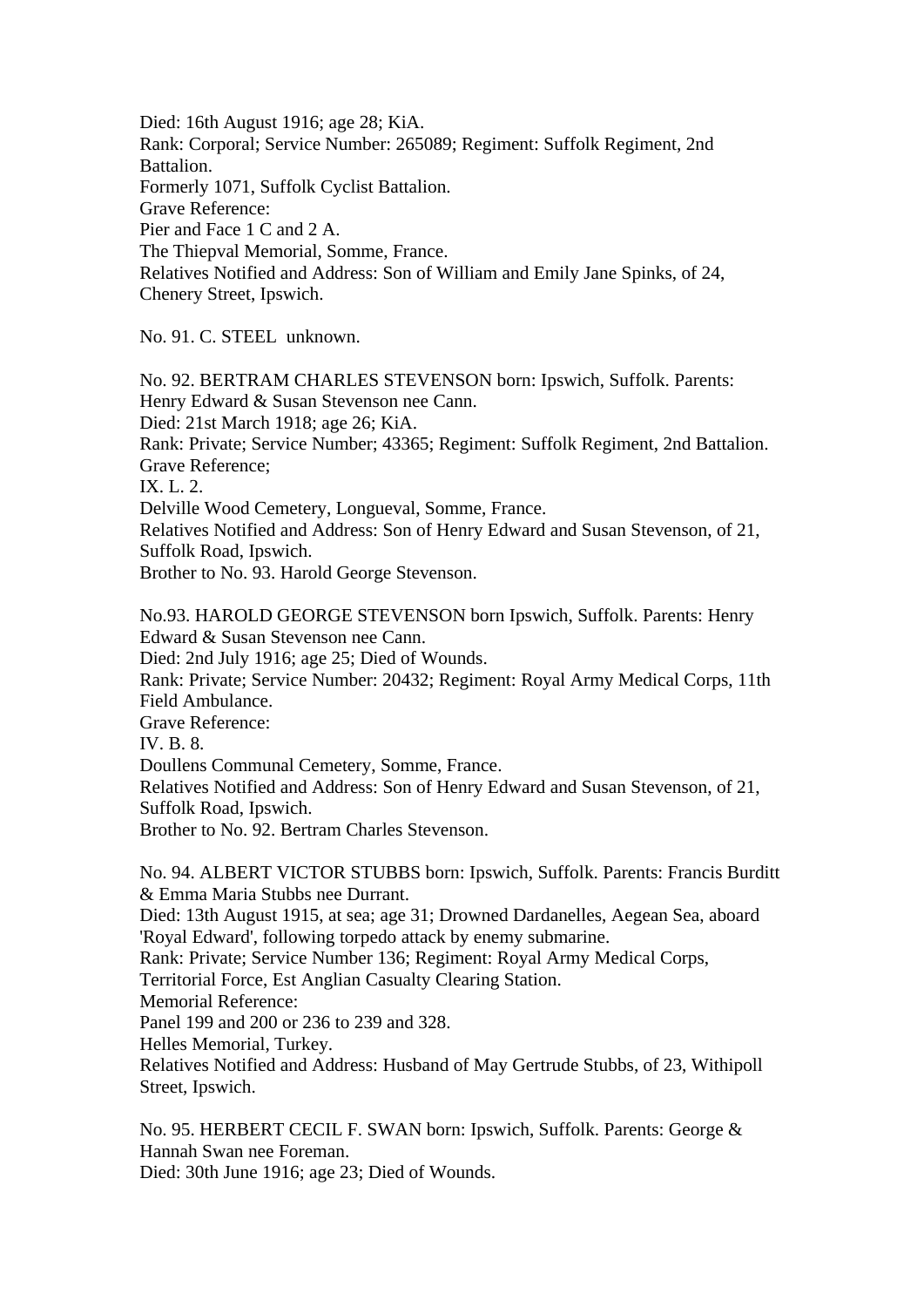Rank: Private; Service Number: G/11882; Regiment: Queen's Own ( Royal West Kent Regiment), 8th Battalion.

Grave Reference:

I. F. 18.

Dranoutre Military Cemetery, Heuvelland, West Vlaanderen, Belgium. Relatives Notified and Address: Son of George and Hannah Swan, of 30, Chenery Street, Ipswich.

No. 96. CHARLES FREDERICK SWORDER born: 14th December 1895. Claygate, Surrey. Parents: William & Edith Sworder nee Smyth.

Died: 3rd July 1916; age 20; KiA.

Rank: 2nd Lieutenant; Regiment: Suffolk Regiment, 7th Battalion.

Commissioned from the Hon. Artillery Company 23rd April, 1916.

Grave Reference:

VIII. F. 10.

Ovillers Military Cemetery, Somme, France.

Relatives Notified and Address: Son of the late Mr. William Sworder and Mrs. Edith Sworder, of 110, Constable Road, Ipswich.

Brother to No. 97. John Leslie Sworder.

No. 97. JOHN LESLIE SWORDER born: 21st July 1892, Hitchin, Hertfordshire. Parents: William & Edith Sworder nee Smyth.

Died: 31st March 1917; age 24; KiA.

Rank: Private; Service Number: 9098; Regiment: Honourable Artillery Company, 2nd Battalion.

Grave Reference:

I. A. 24.

Honourable Artillery Company Cemetery, Ecoust-St.-Mein, Pas de Calais, France. Relatives Notified and Address: Son of the late Mr. William Sworder and Mrs. Edith Sworder, of 110, Constable Road, Ipswich.

Brother to No. 96. Charles Frederick Sworder.

No. 98. VICTOR PERCY SYMONDS born: Ipswich, Suffolk. Parents: John Shields & Leah Symonds nee Smith.

Died: 31st December 1917; age 32.

Rank: Gunner; Service Number: 631788; Regiment: Royal Field Artillery, 874th Trench Mortar Battery. Territorial Force.

Grave Reference:

F. 55.

Alexandria (Hadra) War Memorial Cemetery, Egypt.

No. 99. GEORGE ARTHUR WILLIAM TAYLOR born Ipswich, Suffolk. Parents: Ambrose Robert James & Rosanna Florence Taylor nee Gardiner. Died: 19th October 1918; age 19.

Rank: Gunner; Service Number: 885542; Regiment: Royal Field Artillery, C" Battery. 270th Brigade. Territorial Force.

Grave Reference:

E. 24.

Alexandria (Hadra) War Memorial Cemetery, Egypt.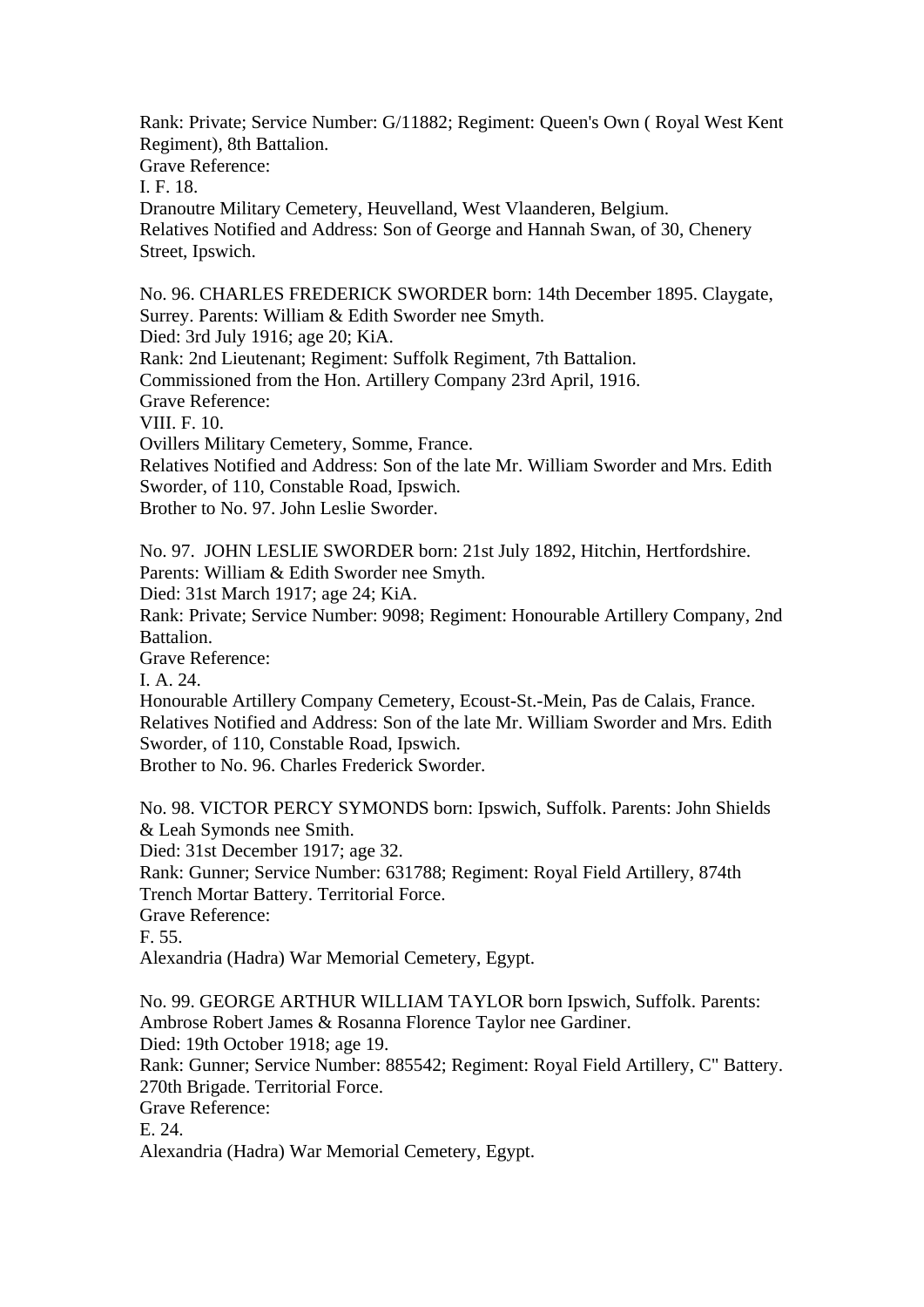Relatives Notified and Address: Son of Mr. and Mrs. Taylor, of 24, High Street, Ipswich.

No. 100 MAURICE ARTHUR TURNER born Ipswich, Suffolk. Parents: Arthur & Gertrude Turner nee Ridley. Died: 16th July 1916; age 26; KiA. Rank: Captain; Regiment: Suffolk Regiment, 4th Battalion (Territorial) Grave Reference: Pier and Face 1 C and 2 A. Thiepval Memorial, Somme, France. Relatives Notified and Address: Son of Gertrude Turner, of "Helencote," Henley Road, Ipswich, and the late Arthur Turner.

No. 101 WILLIAM HENRY TYDEMAN born Ipswich, Suffolk. Parents: Harry Edward & Kate Tydeman nee Welham. Died: 23rd November 1916; age 25; KiA. Rank: Private; Service Number: 28283; Regiment: Essex Regiment, 13th Battalion. Grave Reference: VIII. A. 41. Honourable Artillery Company Cemetery, Ecoust-St.-Mein, Pas de Calais, France.

No. 102 HERBERT WALKER born: Longton-on-Trent, Staffordshire. Parents: Herbert & Lilian Kate Garside Walker nee Wallis. Died: 12th October 1917; age 19; KiA.

Rank: Private; Service Number: 25900; Regiment: East Surrey Regiment, 8th Battalion.

Grave Reference:

Panel 79 to 80 and 163A,

Tyne Cot Memorial, Zonnebeke, West Vlaanderen, Belgium.

Relatives Notified and Address: Son of Herbert & Kate Walker, of 66, Sidegate Lane, Ipswich.

No. 103 DAVID WARNE born: Kettleburgh, Suffolk. Parents: James & Alice Warne nee Bridges.

Died: 25th November 1915; age 20; Died of Wounds.

Rank: Private; Service Number: 12528; Regiment: Suffolk Regiment, 7th Battalion. Grave Reference:

I. H. 30.

Chocques Military Cemetery, Pas de Calais, France.

Relatives Notified and Address: Son of James and Alice Warne, of 25, Peel Street, Ipswich.

No. 104. CHARLES JOHN WATERS born: Ipswich, Suffolk. Parents: Charles Herbert & Alice Sophia Waters (nee Ward), Died: 15th July 1918; age 31; KiA. Rank: Sapper; Service Number: 398692; Regiment: Corps of Royal Engineers, 212th Field Coy. Grave Reference: II. A.  $3$ .

Hagle Dump Cemetery,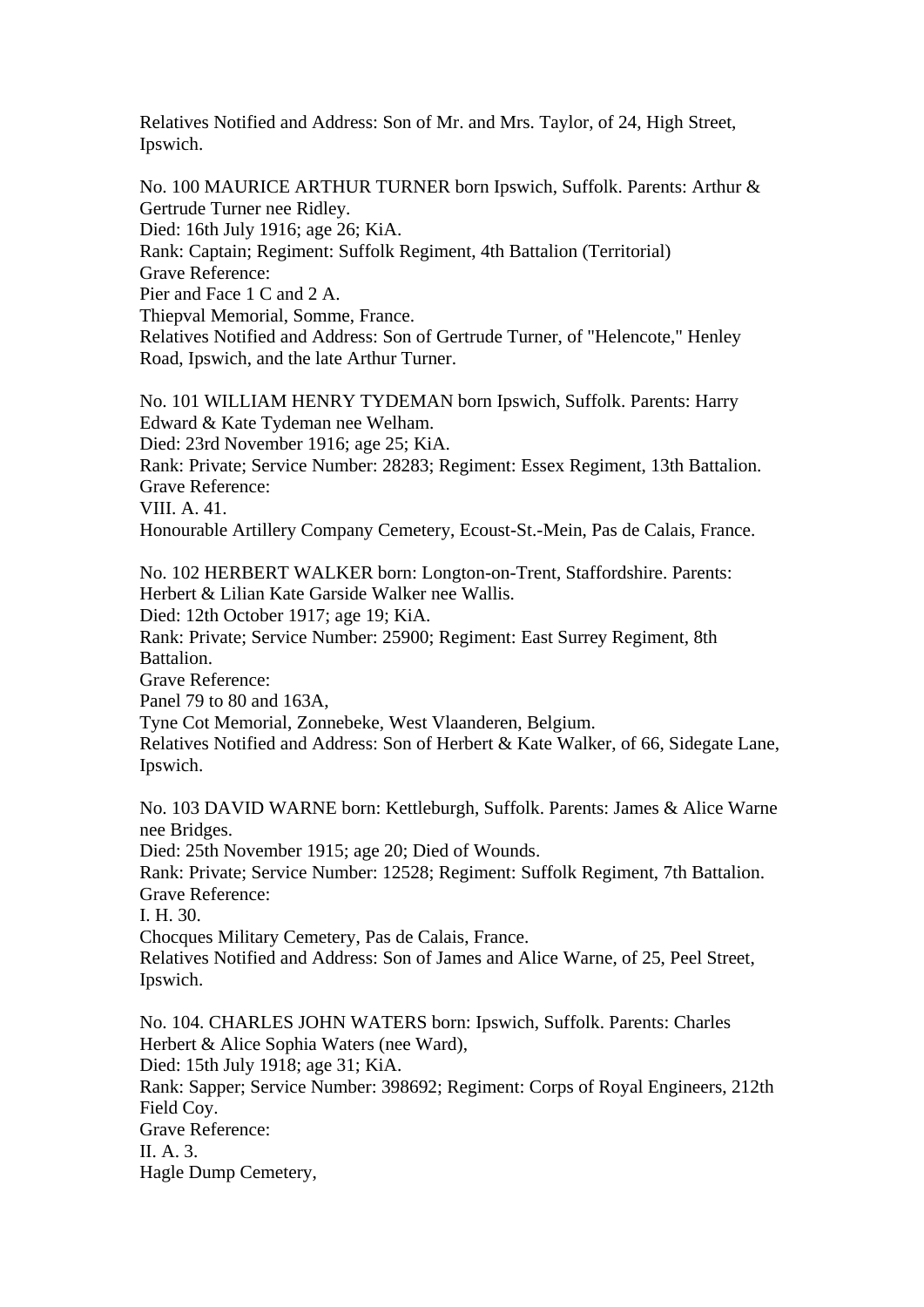West- Vlaanderen, Belgium.

No. 105. GLENLIVET HENRY AUGUSTUS WEBB born 3rd January 1896, Ipswich, Suffolk. Parents: Walter John & Hannah Maria Webb (nee Godbold), Died: 20th July 1916; age 21; KiA. Rank: Corporal; Service Number: 1574; Regiment: Suffolk Regiment, 4th Battalion. Awards: Military Medal. Grave Reference: Pier and Face 1C 2A, Thiepval Memorial, Somme, France. Relative Notified & Address: Husband of Rose Edith Webb, of 39, Tanner's Lane, Ipswich.

No. 106. CLAUDE JAMES JOHN WEST born: Ipswich, Suffolk. Parents: Walter William & Angelina West nee Allen Died: 21st March 1918; age 28; Died of Wounds. Rank: Corporal; Service Number: 58567; Regiment: Royal Field Artillery. Awards: Military Medal & Meritorious Service Medal for special acts of Gallantry. Mentioned in Dispatches, London Gazette, 16th September 1915. Grave Reference: I. E. 25. Ham British Cemetery, Muille-Villette, Somme, France.

No. 107. C. WEST unknown.

No. 108. FRANK ROBERT WHEELER born: Ipswich, Suffolk. Parents: Henry & Hannah Wheeler nee Bowman.

Died: 22nd April 1917, age 32; Died of Dysentery. Mesopotamia.

Rank: Private; Service Number: M2/227368; Army Service Corps, 729th Mechanical Transport Coy.

Grave Reference:

IV. K. 21.

Basra War Cemetery, Iraq.

Relatives Notified and Address: Son of Henry and Hannah Wheeler, of Ipswich; husband of Flossie Lavinia Parker (formerly Wheeler), of 4, East Hill, Colchester, Essex.

No. 109 CHARLES ALFRED JOHN WICKS born: Ipswich, Suffolk. Parents William Charles & Emily Wicks nee Goldsmith.

Died: 1st January 1916; age 19; Died at Home.

Rank: Private; Service Number: 2298; Regiment: Suffolk Regiment, 4th Battalion. Grave Reference:

BA. I. 44.

Ipswich Old Cemetery, Ipswich, Suffolk.

Relatives Notified and Address: Son of William Charles and Emily Wicks, of 121, Cemetery Road, Ipswich.

No. 110 CYRIL OSCAR WILLIAMS born: Ipswich, Suffolk. Parents: Arthur James & Martha Judith Williams nee West.

Died: 4th July 1916; age 22; Died at Sea.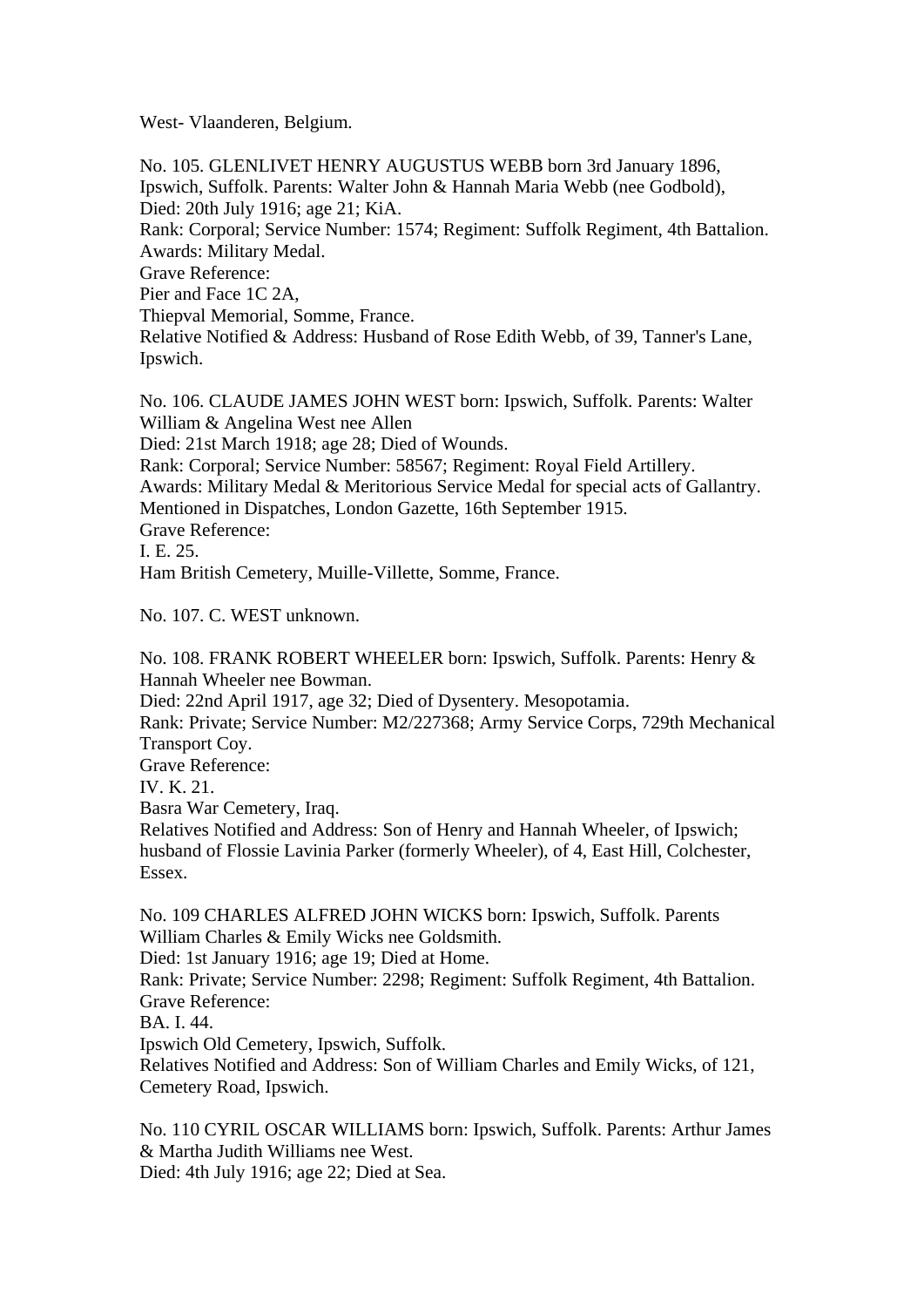Rank: Corporal; Service Number: T2/11797; Regiment: Royal Army Service Corps, 13th Division Supply Convoy. Memorial Reference: Panel 42, Basra, Iraq.Relatives Notified and Address: Son of Arthur James and Martha Judith Williams, of 5, Cobbold Street, Ipswich.

No. 111 ROLAND JABEZ WOODARD born: Ipswich, Suffolk. Parents: Jabez & Harriet Ethel Woodard nee Alderton. Died: 27th November 1917; Death Location: Mespotamia. Rank: Private; Service Number: G/25094; Regiment: Queen's Own (Royal West Kent Regiment), 2nd Battalion. Formerly: 29182 Rifle Brigade. Grave Reference: I. E. 8. Basra War Cemetery, Iraq.

No. 112 FRANCIS LEVETT WOODS born 28th May 1897, Ipswich, Suffolk. Parents: Edward James & Alice Louisa Woods nee Hart. Died: 30th August 1918; age 21; KiA. Rank: Private; Service Number: 165886; Regiment: Machine Gun Corps (Infantry), 10th Battalion. Formerly: 2462; Royal Buckinghamshire Hussars. Grave Reference: V. G. 9, Vis-en-Artrois British Cemetery, Haucourt, Pas de Calais, France. Relatives Notified and Address: Son of Edward James and Alice Louisa Woods, of 87, Hervey Street, Ipswich.

No. 113 LANCELOT YOUNG born: Ipswich, Suffolk. Parents: Arthur Anthony & Mary Ann Young nee Roberts.

Died: 8th June 1916; age 30; KiA.

Rank: Corporal; Service Number: 12253; Regiment: Corps of Royal Engineers, 70th Field Company .

Grave Reference:

I. D. 5.

Mazingarbe Communal Extension Cemetery, Pas de Calais, France.

No. 114. ARTHUR HENRY HAROLD born Palgrave, Suffolk. Parents: Harry & Louisa Harold nee Francis.

Died: 26th June 1917; age 36; KiA.

Rank: Rifleman; Service Number: 41408; Regiment: Royal Irish Rifles, 9th Battalion. Formerly 7484, Norfolk Regiment.

Grave Reference:

I. B. 16.

Derry House Cemetery No. 2, Messires, West-Vlaanderen, Belguim. Relatives Notified and Address: Husband of Mrs. F. M. M. Harold, of 1, Finchley Road, Ipswich.

No. 115. ALFRED AUGUSTUS BRADBROOK born: 9th May 1899, Ipswich, Suffolk. Parents: Frederick William & Bessie Bradbrook nee Rich.